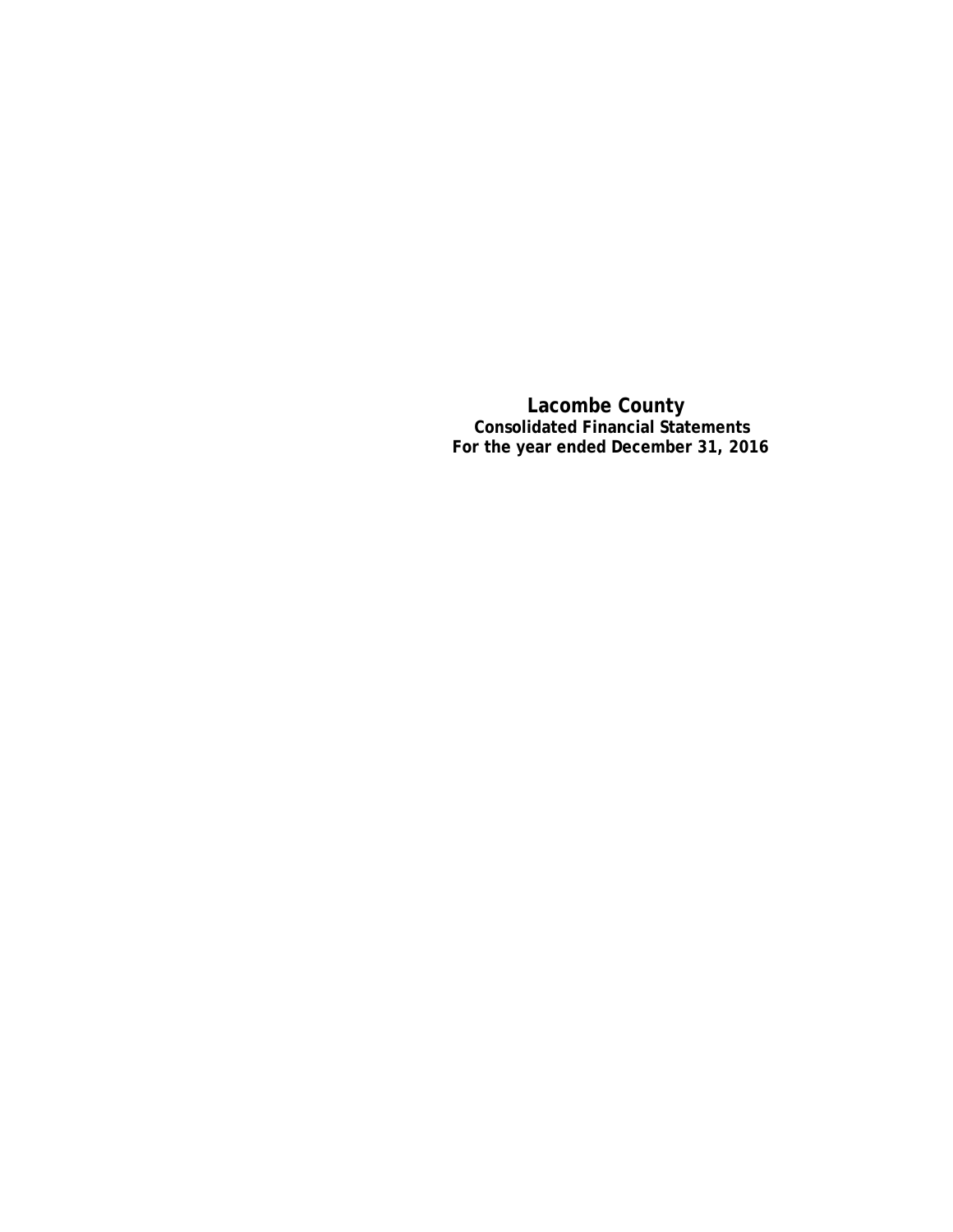### **Lacombe County Consolidated Financial Statements For the year ended December 31, 2016**

|                                                          | Contents |
|----------------------------------------------------------|----------|
|                                                          |          |
| <b>Independent Auditors' Report</b>                      | 1.       |
| <b>Consolidated Financial Statements</b>                 |          |
| Consolidated Statement of Financial Position             | 2        |
| <b>Consolidated Statement of Operations</b>              | 3        |
| Consolidated Statement of Change in Net Financial Assets | 4        |
| <b>Consolidated Statement of Cash Flows</b>              | 5        |
| Summary of Significant Accounting Policies               | $6 - 8$  |
| Notes to the Consolidated Financial Statements           | $9 - 28$ |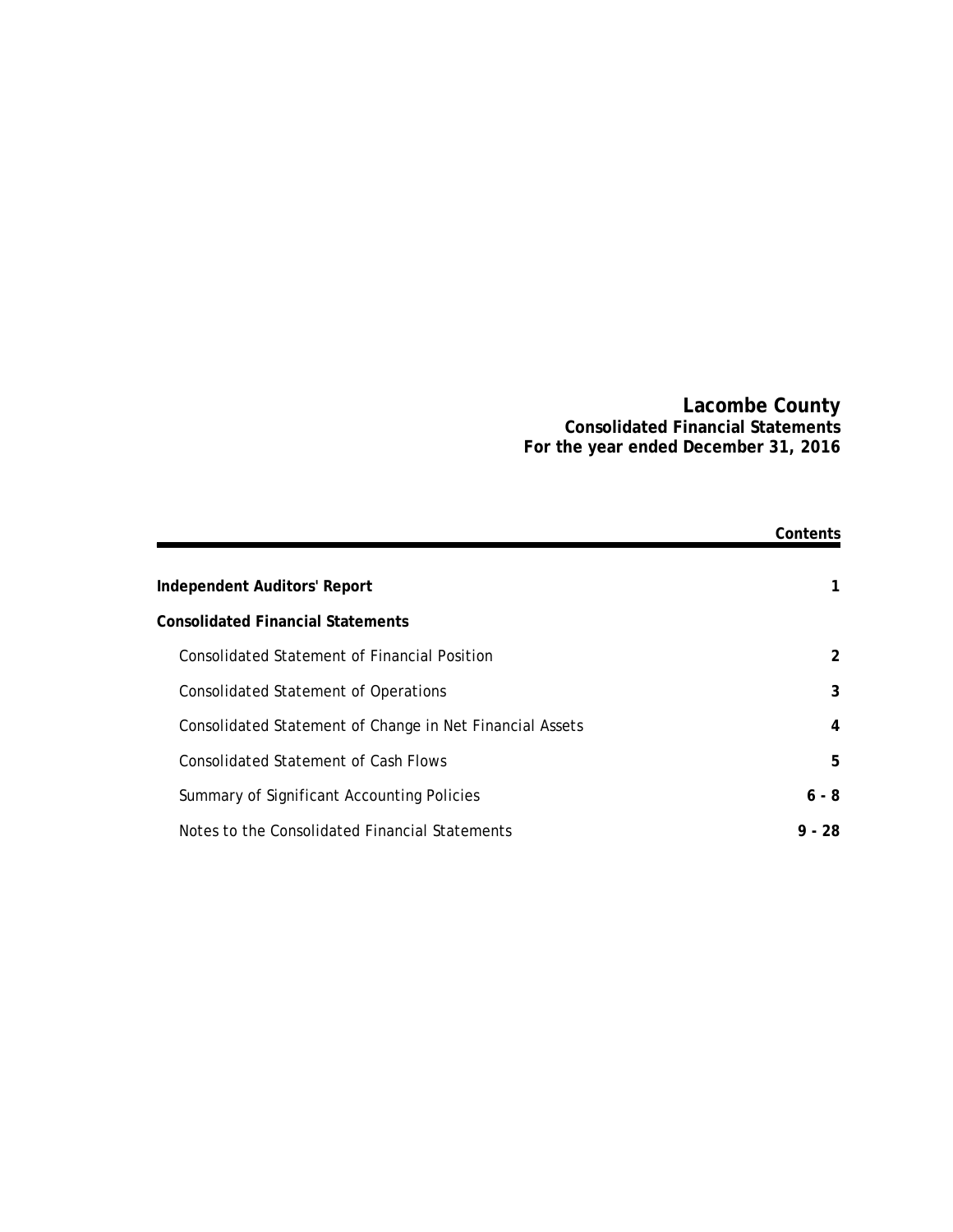

Tel: 403 342 2500 Fax: 403 346 3070 **www.bdo.ca**

BDO Canada LLP Millennium Centre 600, 4909 49 Street Red Deer AB T4N 1V1 Canada

# **Independent Auditors' Report**

#### **To the Members of Council Lacombe County**

We have audited the accompanying consolidated financial statements of the Lacombe County, which comprise the consolidated statement of financial position as at December 31, 2016, and the consolidated statements of operations, change in net financial assets and cash flows for the year then ended, and a summary of significant accounting policies and other explanatory information.

### **Management's Responsibility for the Financial Statements**

Management is responsible for the preparation and fair presentation of these financial statements in accordance with Canadian public sector accounting standards, and for such internal control as management determines is necessary to enable the preparation of financial statements that are free from material misstatement, whether due to fraud or error.

### **Auditor's Responsibility**

Our responsibility is to express an opinion on these financial statements based on our audit. We conducted our audit in accordance with Canadian generally accepted auditing standards. Those standards require that we comply with ethical requirements and plan and perform the audit to obtain reasonable assurance about whether the financial statements are free from material misstatement.

An audit involves performing procedures to obtain audit evidence about the amounts and disclosures in the financial statements. The procedures selected depend on the auditor's judgment, including the assessment of the risks of material misstatement of the financial statements, whether due to fraud or error. In making those risk assessments, the auditor considers internal control relevant to the entity's preparation and fair presentation of the financial statements in order to design audit procedures that are appropriate in the circumstances, but not for the purpose of expressing an opinion on the effectiveness of the entity's internal control. An audit also includes evaluating the appropriateness of accounting policies used and the reasonableness of accounting estimates made by management, as well as evaluating the overall presentation of the financial statements.

We believe that the audit evidence we have obtained is sufficient and appropriate to provide a basis for our audit opinion.

### **Opinion**

In our opinion, the consolidated financial statements present fairly, in all material respects, the financial position of the Lacombe County as at December 31, 2016 and the results of its operations, change in net financial assets and its cash flows for the year then ended in accordance with Canadian public sector accounting standards.

BDO Canada LLP

**April 27, 2017**

**Lacombe, Alberta Chartered Professional Accountants**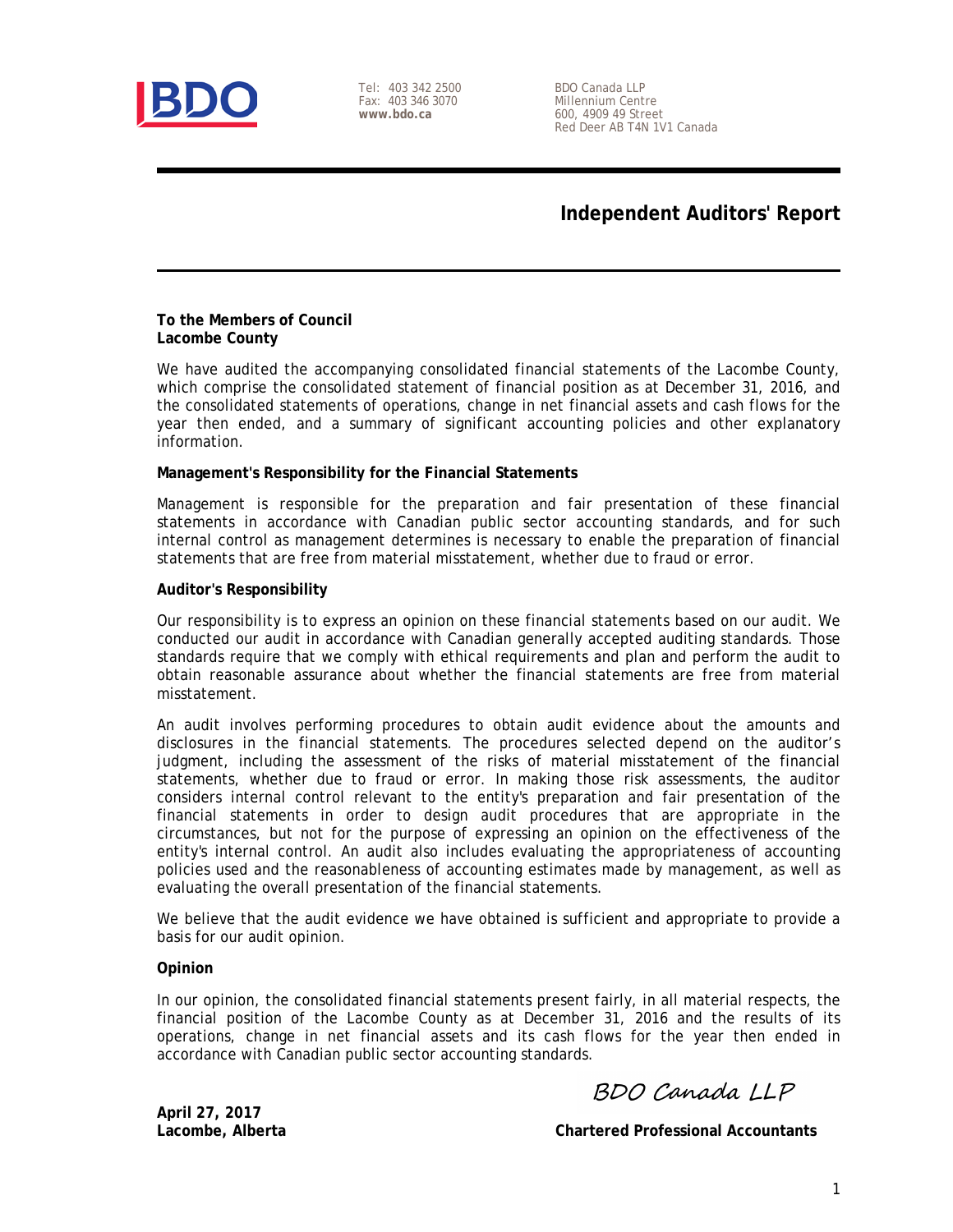| December 31                                                                                                                                                                           | 2016                                                                 | 2015                                                          |
|---------------------------------------------------------------------------------------------------------------------------------------------------------------------------------------|----------------------------------------------------------------------|---------------------------------------------------------------|
|                                                                                                                                                                                       |                                                                      |                                                               |
| <b>Financial assets</b><br>Cash and cash equivalents (Note 1)<br>Investments (Note 2)<br>Taxes receivable (Note 3)<br>Accounts receivable (Note 4)<br>Inventories for resale (Note 5) | \$<br>64,551,976 \$<br>14,229,528<br>788,225<br>6,760,418<br>417,211 | 64, 151, 418<br>14,009,167<br>671,696<br>6,195,220<br>278,037 |
|                                                                                                                                                                                       | 86,747,358                                                           | 85,305,538                                                    |
| Liabilities<br>Accounts payable and accrued liabilities<br>Employee benefit obligation (Note 6)<br>Deposit liabilities<br>Deferred revenue (Note 7)                                   | 6,811,538<br>1,230,948<br>2,141,935<br>3,839,612                     | 4,583,463<br>1,188,077<br>1,898,024<br>3,093,348              |
|                                                                                                                                                                                       | 14,024,033                                                           | 10,762,912                                                    |
| Net financial assets                                                                                                                                                                  | 72,723,325                                                           | 74,542,626                                                    |
| Non-financial assets<br>Tangible capital assets (Note 8)<br>Prepaid expenses and inventories of supplies (Note 9)                                                                     | 316, 387, 290<br>6,575,040                                           | 319,484,749<br>7,029,565                                      |
|                                                                                                                                                                                       | 322,962,330                                                          | 326,514,314                                                   |
| Accumulated surplus (Note 10)                                                                                                                                                         | \$395,685,655                                                        | \$401,056,940                                                 |
| Contingencies and commitments (Note 19)                                                                                                                                               |                                                                      |                                                               |

# **Lacombe County Consolidated Statement of Financial Position**

**Liability for contaminated sites** (Note 20) **Funds held in trust** (Note 21)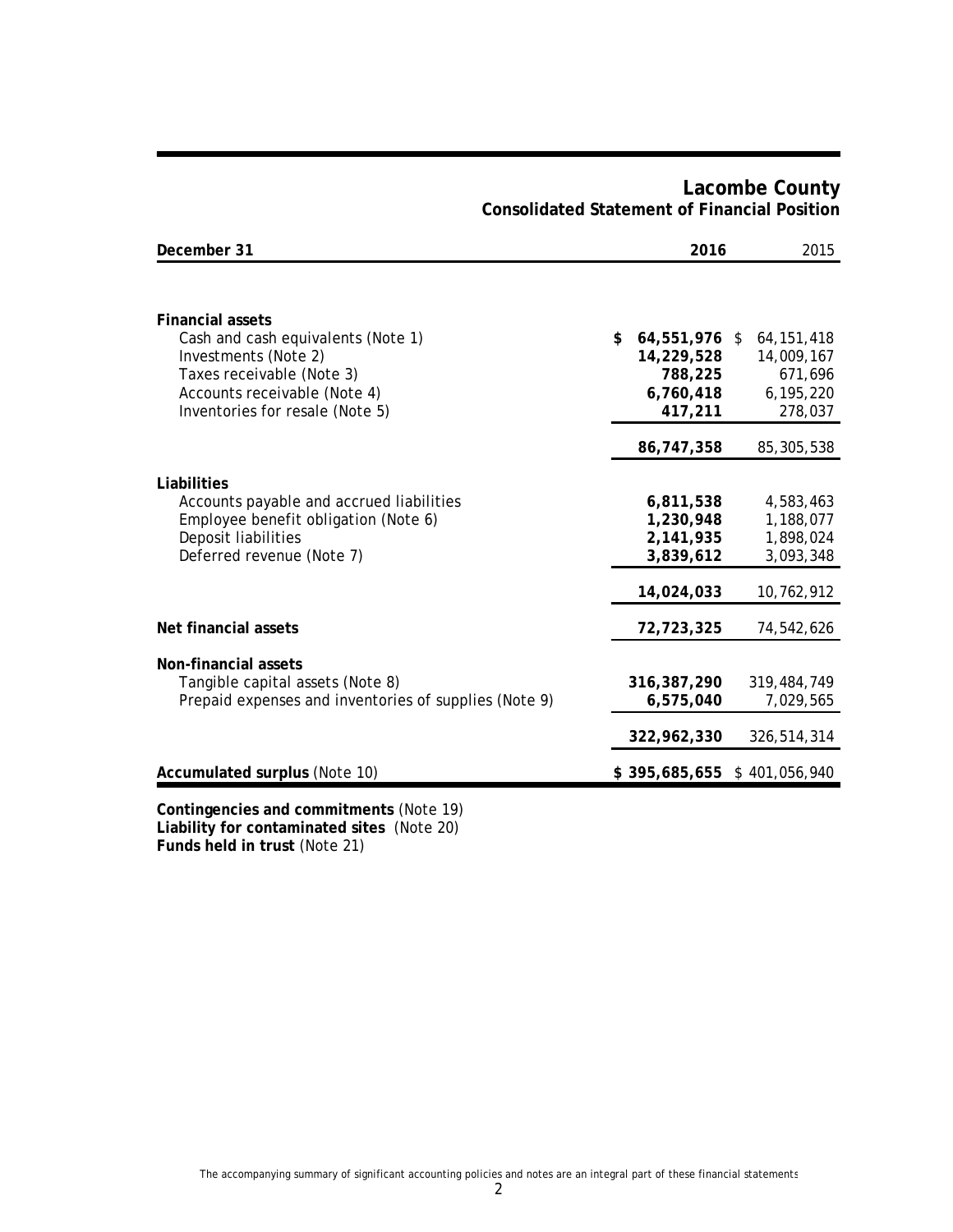**Lacombe County Consolidated Statement of Operations**

|                                                 | <b>Budget</b>       |                                           |               |
|-------------------------------------------------|---------------------|-------------------------------------------|---------------|
| For the year ended December 31                  | 2016                | 2016                                      | 2015          |
|                                                 |                     |                                           |               |
| <b>Revenues</b>                                 |                     |                                           |               |
| Taxation - net (Note 12)                        | \$<br>27,206,900 \$ | 27,158,217 \$                             | 26,431,074    |
| Taxation - other (Note 13)                      | 730,000             | 890,970                                   | 962,744       |
| Development levies                              | 1,652,450           | 770,045                                   | 218,379       |
| Government transfers (Note 14)                  | 4,940,300           | 4,971,357                                 | 5,617,820     |
| Sales, user charges and costs recovered         | 1,596,040           | 1,795,238                                 | 2,137,256     |
| Sales to other governments                      | 979,880             | 1,056,282                                 | 1,494,987     |
| Permits, licenses, fines, penalties and rentals | 439,530             | 540,313                                   | 931,872       |
| Interest, royalties and patronage allocations   | 1,372,230           | 1,431,718                                 | 1,447,810     |
| Contributed assets                              |                     | 4,838,361                                 | 2,944,568     |
| Gain on sale of tangible capital assets         |                     | 60,141                                    | 149,784       |
| Other                                           | 476,700             | 263,455                                   | 228,602       |
|                                                 |                     |                                           |               |
|                                                 | 39,394,030          | 43,776,097                                | 42,564,896    |
| Expenditures (Note 15)                          |                     |                                           |               |
| General government                              | 5,994,733           | 5,887,302                                 | 5,862,418     |
| Protective services                             | 2,284,110           | 2,241,474                                 | 2,339,234     |
| <b>Transportation services</b>                  | 28,642,172          | 29,555,603                                | 28,584,816    |
| <b>Environmental services</b>                   | 2,419,236           | 2,274,885                                 | 2,176,261     |
| Cemetery                                        | 68,000              | 51,025                                    | 259,626       |
| Social and family services                      | 539,890             | 536,528                                   | 495,110       |
| Recreation and cultural services                | 4,967,466           | 4,795,193                                 | 2,782,538     |
| Planning and development                        | 1,542,060           | 1,234,849                                 | 1,174,265     |
| Agriculture services                            | 1,200,310           | 1,215,152                                 | 1,146,542     |
| Write-down of tangible capital assets           |                     | 1,318,357                                 | 32,308        |
| Loss on sale of tangible capital assets         |                     | 37,014                                    | 41,575        |
|                                                 |                     |                                           |               |
|                                                 | 47,657,977          | 49, 147, 382                              | 44,894,693    |
|                                                 |                     |                                           |               |
| Excess (deficiency) of revenue over             |                     |                                           |               |
| expenditures                                    | (8, 263, 947)       | (5, 371, 285)                             | (2, 329, 797) |
|                                                 |                     |                                           |               |
| Accumulated surplus, beginning of year          | 401,056,940         | 401,056,940                               | 403,386,737   |
|                                                 |                     |                                           |               |
| Accumulated surplus, end of year                |                     | \$392,792,993 \$395,685,655 \$401,056,940 |               |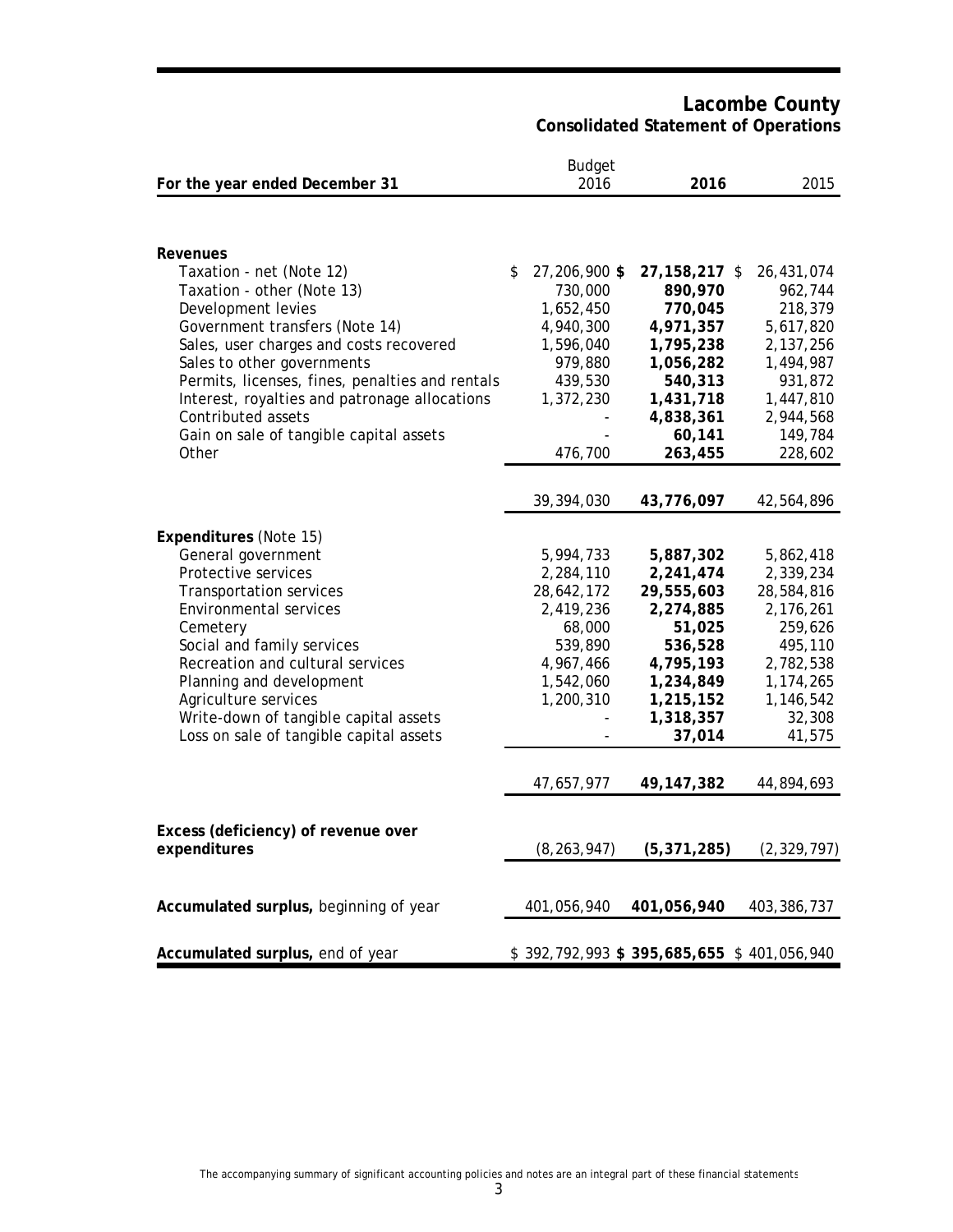# **Lacombe County Consolidated Statement of Change in Net Financial Assets**

| For the year ended December 31                                                                                                                                                                                                                                                                                               | <b>Budget</b><br>2016                                         | 2016                                                                                                 | 2015                                                                                            |
|------------------------------------------------------------------------------------------------------------------------------------------------------------------------------------------------------------------------------------------------------------------------------------------------------------------------------|---------------------------------------------------------------|------------------------------------------------------------------------------------------------------|-------------------------------------------------------------------------------------------------|
|                                                                                                                                                                                                                                                                                                                              |                                                               |                                                                                                      |                                                                                                 |
| Excess (deficiency) of revenue over expenditures \$<br>Acquisition of tangible capital assets<br>Acquisition of contributed assets<br>Amortization of tangible capital assets<br>Net loss (gain) on sale of tangible capital assets<br>Proceeds on sale of tangible capital assets<br>Write-downs of tangible capital assets | $(8, 263, 947)$ \$<br>(17, 841, 590)<br>21,897,407<br>147,950 | $(5,371,285)$ \$<br>(15, 527, 455)<br>(4,838,361)<br>21,897,407<br>(23, 127)<br>270,638<br>1,318,357 | (2, 329, 797)<br>(16, 756, 991)<br>(2,944,568)<br>22,043,771<br>(108, 209)<br>332,480<br>32,308 |
| Change in prepaid expenses and inventory<br>of supplies                                                                                                                                                                                                                                                                      | (4,060,180)<br>(1,015,380)                                    | (2, 273, 826)<br>454,525                                                                             | 268,994<br>(417, 262)                                                                           |
| Net change in net financial assets                                                                                                                                                                                                                                                                                           | (5,075,560)                                                   | (1,819,301)                                                                                          | (148, 268)                                                                                      |
| Net financial assets, beginning of year                                                                                                                                                                                                                                                                                      | 74,542,626                                                    | 74,542,626                                                                                           | 74,690,894                                                                                      |
| Net financial assets, end of year                                                                                                                                                                                                                                                                                            | $$69,467,066$ \$                                              | 72,723,325 \$                                                                                        | 74,542,626                                                                                      |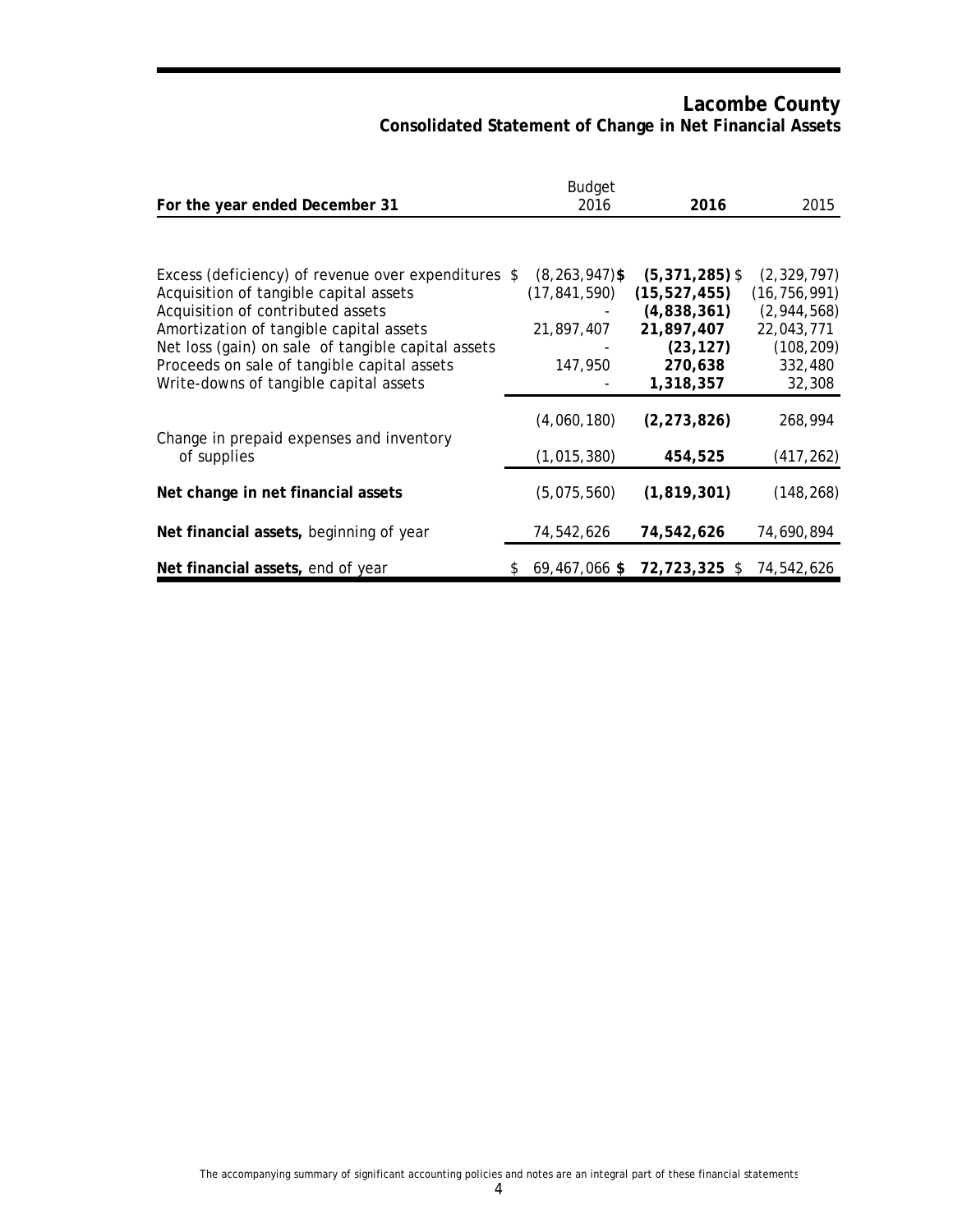## **Lacombe County Consolidated Statement of Cash Flows**

| For the year ended December 31                                                                                                                                                                                                                                                            |    | 2016                                                                                           | 2015                                                                                                |
|-------------------------------------------------------------------------------------------------------------------------------------------------------------------------------------------------------------------------------------------------------------------------------------------|----|------------------------------------------------------------------------------------------------|-----------------------------------------------------------------------------------------------------|
| <b>Operating transactions</b><br>Excess (deficiency) of revenue over expenditures<br>Items not involving cash<br>Contributed assets<br>Amortization<br>Gain on disposal of tangible capital assets<br>Write-down of tangible capital asset<br>Loss on disposal of tangible capital assets | \$ | $(5,371,285)$ \$<br>(4,838,361)<br>21,897,407<br>(60, 141)<br>1,318,357<br>37,014              | (2, 329, 797)<br>(2,944,568)<br>22,043,771<br>(149, 784)<br>32,308<br>41,575                        |
| Changes in non-cash operating balances<br>Taxes receivable<br>Accounts receivable<br>Inventories for resale<br>Prepaid expenses and inventories of supplies<br>Accounts payable and accrued liabilities<br>Employee Benefits Plan liability<br>Deposit liabilities<br>Deferred revenue    |    | (116, 529)<br>(565, 198)<br>(139, 174)<br>454,525<br>2,228,075<br>42,871<br>243,911<br>746,264 | (111, 458)<br>(2, 273, 935)<br>117,819<br>(417, 262)<br>1,069,615<br>68,636<br>377,291<br>2,339,260 |
| <b>Capital transactions</b><br>Acquisition of tangible capital assets<br>Proceeds on sale of tangible capital assets                                                                                                                                                                      |    | 15,877,736<br>(15, 527, 455)<br>270,638<br>(15, 256, 817)                                      | 17,863,471<br>(16, 756, 991)<br>332,480<br>(16, 424, 511)                                           |
| Investing transactions<br>Increase of investments<br>Restricted cash balances                                                                                                                                                                                                             |    | (220, 361)<br>(992, 175)<br>(1, 212, 536)                                                      | (384, 864)<br>(2,819,275)<br>(3, 204, 139)                                                          |
| Net change in cash and cash equivalents                                                                                                                                                                                                                                                   |    | (591, 617)                                                                                     | (1, 765, 179)                                                                                       |
| Cash and cash equivalents, beginning of year                                                                                                                                                                                                                                              |    | 59,162,046                                                                                     | 60,927,225                                                                                          |
| Cash and cash equivalents, end of year                                                                                                                                                                                                                                                    | \$ | 58,570,429 \$ 59,162,046                                                                       |                                                                                                     |
| Cash and cash equivalents is comprised of:<br>Cash and cash equivalents<br>Less: restricted (Note 1)                                                                                                                                                                                      | \$ | 64,551,976 \$ 64,151,418<br>(5,981,547)                                                        | (4,989,372)                                                                                         |
|                                                                                                                                                                                                                                                                                           | S  | 58,570,429 \$ 59,162,046                                                                       |                                                                                                     |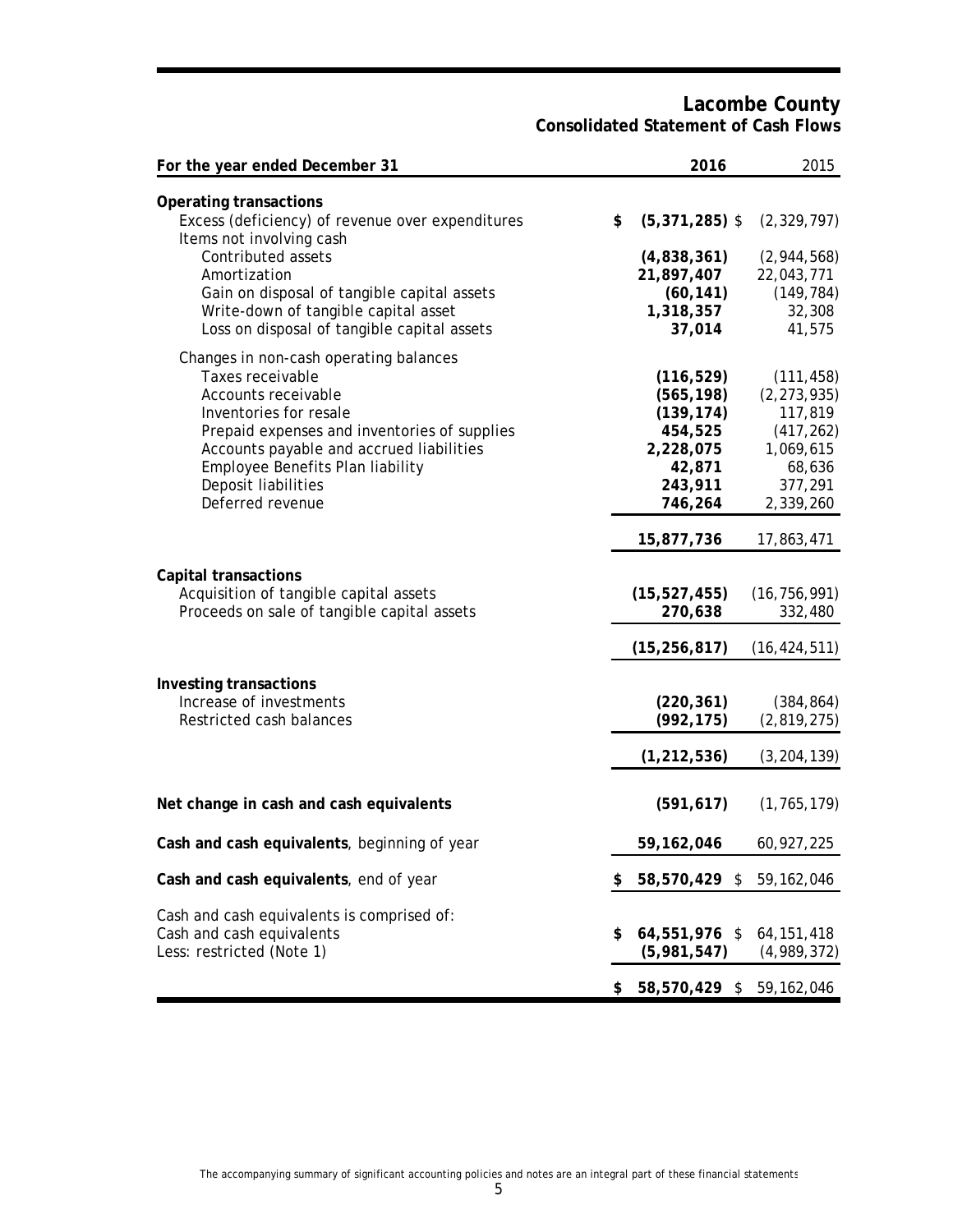## **Lacombe County Summary of Significant Accounting Policies**

**December 31, 2016**

| Management's<br>Responsibility for the<br><b>Financial Statements</b> | The consolidated financial statements of the County are the<br>responsibility of management. They have been prepared in accordance<br>with Canadian generally accepted accounting principles established by<br>the Public Sector Accounting Board of the Chartered Professional<br>Accountants of Canada.                                                                                                                                                                                                                                                                                                            |                                        |
|-----------------------------------------------------------------------|----------------------------------------------------------------------------------------------------------------------------------------------------------------------------------------------------------------------------------------------------------------------------------------------------------------------------------------------------------------------------------------------------------------------------------------------------------------------------------------------------------------------------------------------------------------------------------------------------------------------|----------------------------------------|
| <b>Basis of Consolidation</b>                                         | The financial statement reflect the assets, liabilities, revenue and<br>expenses of all municipal organizations, committees and Boards which<br>are owned or controlled by the County.                                                                                                                                                                                                                                                                                                                                                                                                                               |                                        |
|                                                                       | The following entities have been proportionately consolidated:                                                                                                                                                                                                                                                                                                                                                                                                                                                                                                                                                       |                                        |
|                                                                       | City of Lacombe Shared Fire Fund<br>Town of Bentley Shared Fire Fund<br>Town of Blackfalds Shared Fire Fund<br>Town of Eckville Shared Fire Fund<br>Village of Alix Shared Fire Fund<br>Village of Clive Shared Fire Fund                                                                                                                                                                                                                                                                                                                                                                                            | 50%<br>50%<br>50%<br>50%<br>50%<br>50% |
| Cash and Cash<br>Equivalents                                          | Management considers all highly liquid investments with maturity of<br>three months or less at acquisition to be cash equivalents.                                                                                                                                                                                                                                                                                                                                                                                                                                                                                   |                                        |
| Investments                                                           | Investments are recorded at cost unless there has been a decline in the<br>market value which is other than temporary in nature in which case the<br>investments are written down to market value.                                                                                                                                                                                                                                                                                                                                                                                                                   |                                        |
| <b>Inventory for Resale</b>                                           | Inventory for resale includes land and bridge materials. Land held for<br>resale is recorded at lower of cost or net realizable value.<br>Cost<br>includes costs for land acquisition and improvements required to<br>prepare the land for servicing such as clearing, stripping and leveling<br>charges. Related development costs incurred to provide infrastructure<br>such as water and wastewater services, roads, sidewalks and street<br>lighting are recorded as physical assets under their respective function.<br>Bridge materials inventory is recorded at the lower of cost or net<br>realizable value. |                                        |
| <b>Inventory of Supplies</b>                                          | Inventories of materials and supplies for consumption are valued at the<br>lower of cost or replacement cost.                                                                                                                                                                                                                                                                                                                                                                                                                                                                                                        |                                        |
| <b>Inventory of Gravel</b>                                            | Inventories of gravel for consumption are valued at the lower of cost or<br>replacement cost. Cost is determined per tonne and includes the raw<br>material, extraction, crushing, transportation and reclamation costs.                                                                                                                                                                                                                                                                                                                                                                                             |                                        |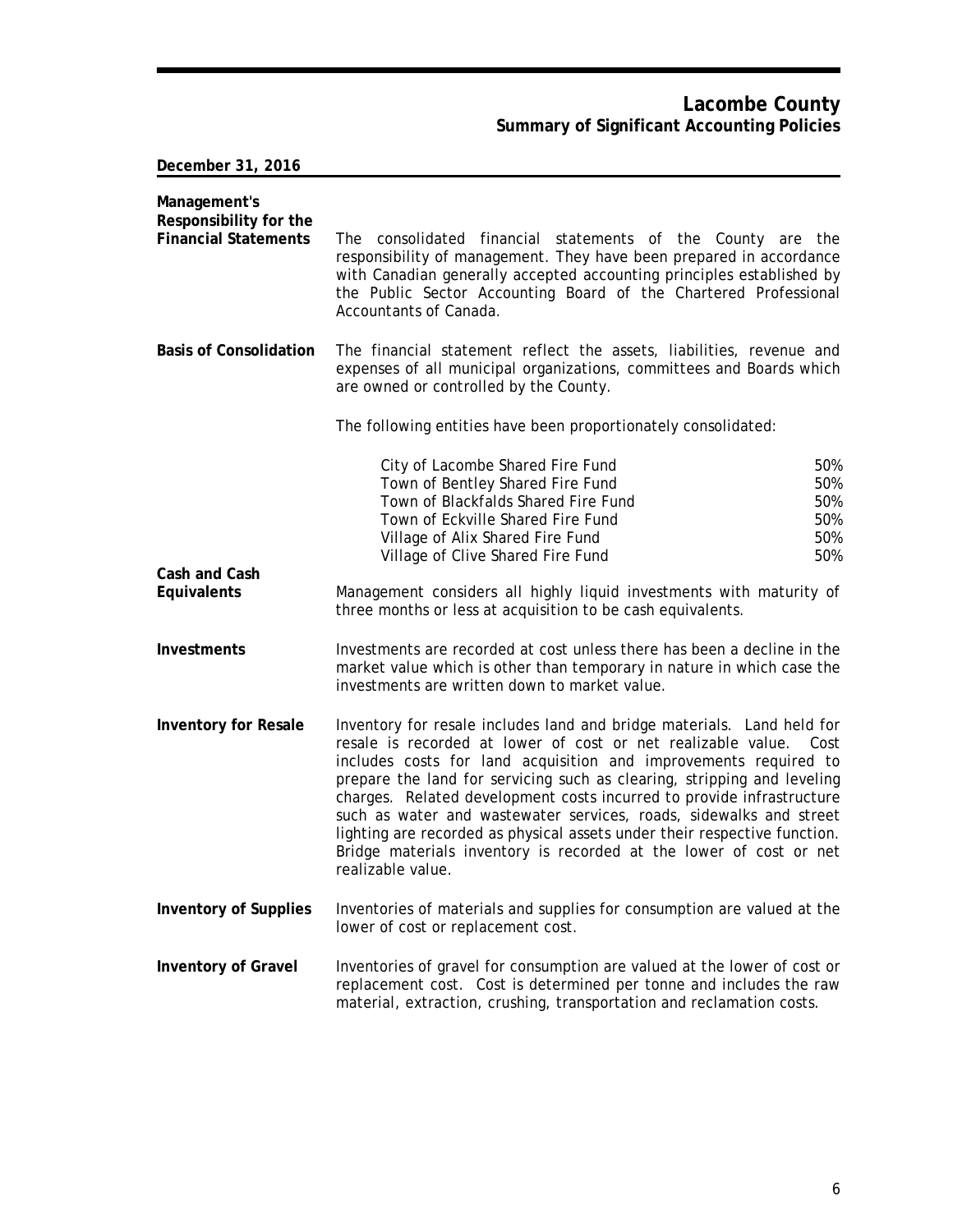## **Lacombe County Summary of Significant Accounting Policies**

### **December 31, 2016**

| <b>Tangible Capital</b>                               |                                                                                                                                                                                                                                                                                                                                                                                                                                                                                                                                                                                                                     |                                                  |
|-------------------------------------------------------|---------------------------------------------------------------------------------------------------------------------------------------------------------------------------------------------------------------------------------------------------------------------------------------------------------------------------------------------------------------------------------------------------------------------------------------------------------------------------------------------------------------------------------------------------------------------------------------------------------------------|--------------------------------------------------|
| Assets                                                | Tangible capital assets are recorded at cost less accumulated<br>amortization.<br>acquisition or construction of the tangible capital asset including<br>transportation costs, installation costs, design and engineering fees,<br>legal fees and site preparation costs. Contributed tangible capital<br>assets are recorded at fair value at the time of the donation, with a<br>corresponding amount recorded as revenue. Amortization is recorded<br>on a straight-line basis over the estimated life of the tangible capital<br>asset commencing once the asset is available for productive use as<br>follows: | Cost includes all costs directly attributable to |
|                                                       |                                                                                                                                                                                                                                                                                                                                                                                                                                                                                                                                                                                                                     |                                                  |
|                                                       | Land improvements                                                                                                                                                                                                                                                                                                                                                                                                                                                                                                                                                                                                   | 20 to 25 years                                   |
|                                                       | <b>Buildings</b><br>Roads                                                                                                                                                                                                                                                                                                                                                                                                                                                                                                                                                                                           | 4 to 50 years<br>20 to 40 years                  |
|                                                       | <b>Bridges</b>                                                                                                                                                                                                                                                                                                                                                                                                                                                                                                                                                                                                      | 22 to 87 years                                   |
|                                                       | Machinery and equipment                                                                                                                                                                                                                                                                                                                                                                                                                                                                                                                                                                                             | 5 to 50 years                                    |
|                                                       | Water infrastructure                                                                                                                                                                                                                                                                                                                                                                                                                                                                                                                                                                                                | 23 to 47 years                                   |
|                                                       | Sewer infrastructure                                                                                                                                                                                                                                                                                                                                                                                                                                                                                                                                                                                                | 17 to 75 years                                   |
|                                                       | Vehicles                                                                                                                                                                                                                                                                                                                                                                                                                                                                                                                                                                                                            | 10 to 20 years                                   |
| <b>Excess Collections and</b>                         |                                                                                                                                                                                                                                                                                                                                                                                                                                                                                                                                                                                                                     |                                                  |
| <b>Under-levies</b>                                   | Excess collections arise from the difference between the actual levy<br>made to cover each requisition and the actual amount requisitioned. If<br>the actual levy exceeds the requisition, the excess collection is<br>accrued as a liability and as a reduction in property tax revenue.<br>Requisition tax rates in the subsequent year are adjusted for any<br>excess collections                                                                                                                                                                                                                                |                                                  |
| <b>Collection of Taxes on</b>                         |                                                                                                                                                                                                                                                                                                                                                                                                                                                                                                                                                                                                                     |                                                  |
| <b>Behalf of Other Taxation</b><br><b>Authorities</b> | The County collects taxation revenue on behalf of other entities. Such<br>levies, other revenues, expenses, assets and liabilities with respect to<br>the operations of entities are not reflected in these financial<br>statements.                                                                                                                                                                                                                                                                                                                                                                                |                                                  |
|                                                       | The entities the County collects taxation revenue on behalf of are:<br>Alberta School Foundation Fund<br>Lacombe Foundation                                                                                                                                                                                                                                                                                                                                                                                                                                                                                         |                                                  |
| <b>Trust Funds</b>                                    | Trust funds held in trust by the County, and their related operations,<br>are not included in these financial statements. The financial activity                                                                                                                                                                                                                                                                                                                                                                                                                                                                    |                                                  |

and position of the trust funds are reported separately.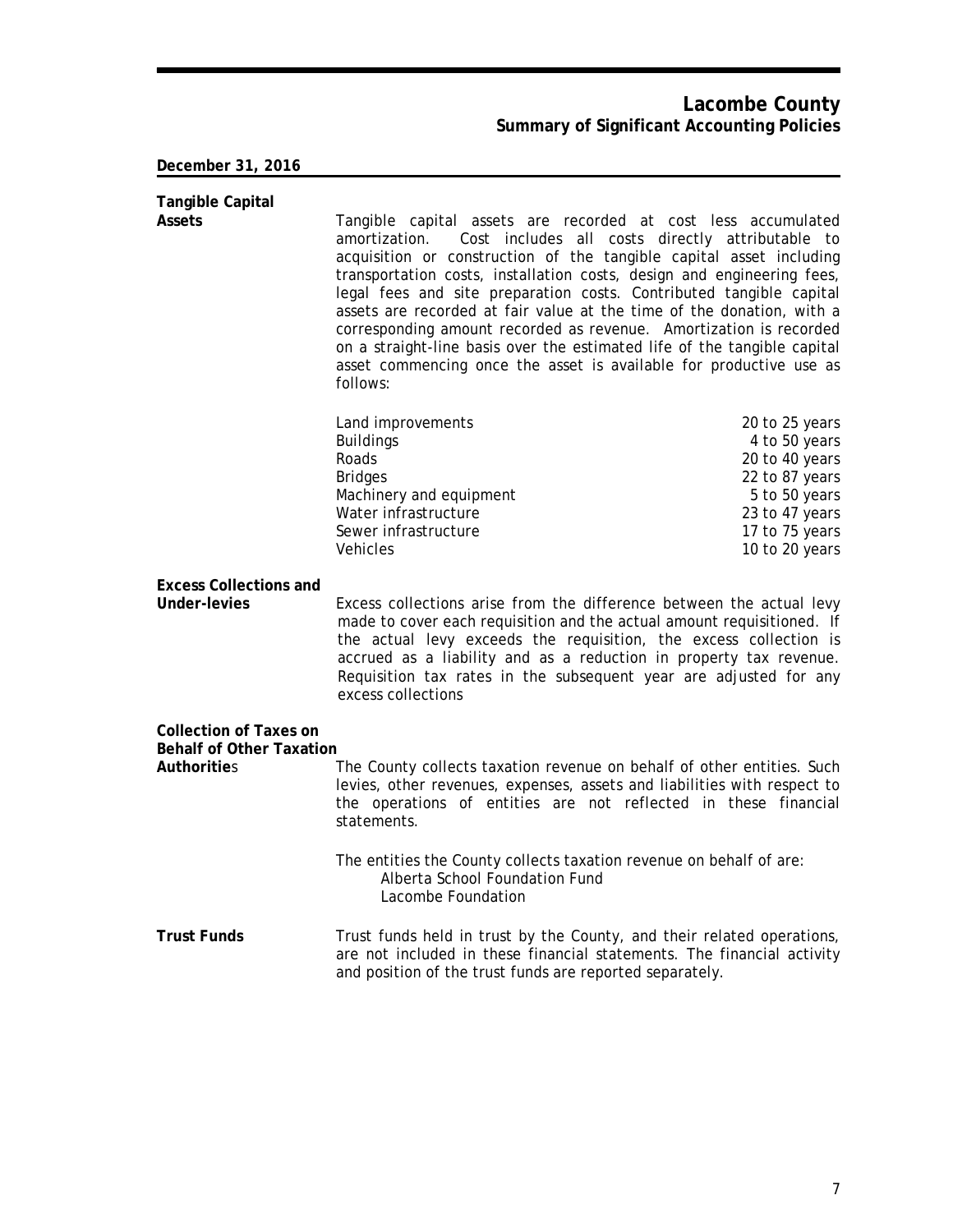| <b>Retirement Benefits and</b><br><b>Other Employee</b> |                                                                                                                                                                                                                                                                                                                                                                                                                                                                                                                                                                                                                                                                                                                                                                                                           |
|---------------------------------------------------------|-----------------------------------------------------------------------------------------------------------------------------------------------------------------------------------------------------------------------------------------------------------------------------------------------------------------------------------------------------------------------------------------------------------------------------------------------------------------------------------------------------------------------------------------------------------------------------------------------------------------------------------------------------------------------------------------------------------------------------------------------------------------------------------------------------------|
| <b>Benefit Plans</b>                                    | The County's contributions due during the period to its multi-employer<br>defined benefit plan are expensed as incurred.                                                                                                                                                                                                                                                                                                                                                                                                                                                                                                                                                                                                                                                                                  |
| <b>Deferred Revenue</b>                                 | Funds received for specific purposes which are externally restricted by<br>legislation, regulation or agreement and are not available for general<br>municipal purposes are accounted for as deferred revenue on the<br>consolidated statement of financial position.<br>The revenue is<br>recognized in the consolidated statement of operations in the year in<br>which it is used for the specified purpose.                                                                                                                                                                                                                                                                                                                                                                                           |
| <b>Government Transfers</b>                             | Government transfers, which include legislative grants, are recognized<br>in the financial statements in the period in which events giving rise to<br>the transfers occur, providing the transfers are authorized, any<br>eligibility criteria have been met, and reasonable estimates of the<br>amount can be made.                                                                                                                                                                                                                                                                                                                                                                                                                                                                                      |
| <b>Revenue Recognition</b>                              | Taxes are recognized as revenue in the year they are levied.                                                                                                                                                                                                                                                                                                                                                                                                                                                                                                                                                                                                                                                                                                                                              |
|                                                         | Charges for sewer and water usage are recorded as user fees.<br>Connection fee revenues are recognized when the connection has been<br>established.                                                                                                                                                                                                                                                                                                                                                                                                                                                                                                                                                                                                                                                       |
|                                                         | Conditional grant revenue is recognized to the extent the conditions<br>imposed on it have been fulfilled. Unconditional grant revenue is<br>recognized when monies are receivable.                                                                                                                                                                                                                                                                                                                                                                                                                                                                                                                                                                                                                       |
|                                                         | Grants for the acquisition of tangible capital assets are recognized in<br>the period in which eligible expenditures are made.                                                                                                                                                                                                                                                                                                                                                                                                                                                                                                                                                                                                                                                                            |
|                                                         | Sales of service and other revenue is recognized on an accrual basis.                                                                                                                                                                                                                                                                                                                                                                                                                                                                                                                                                                                                                                                                                                                                     |
| Use of Estimates                                        | The preparation of financial statements in accordance with Canadian<br>public sector accounting standards requires management to make<br>estimates and assumptions that affect the reported amounts of assets<br>and liabilities at the date of the financial statements, and the reported<br>amounts of revenues and expenses during the reporting period. Actual<br>results could differ from management's best estimates as additional<br>information becomes available in the future.                                                                                                                                                                                                                                                                                                                 |
| Liability for<br><b>Contaminated Sites</b>              | A contaminated site is a site at which substances occur in<br>concentrations that exceed the maximum acceptable amounts under an<br>environmental standard. Sites that are currently in productive use are<br>only considered a contaminated site if an unexpected event results in<br>contamination. A liability for remediation of contaminated sites is<br>recognized when the organization is directly responsible or accepts<br>responsibility; it is expected that future economic benefits will be<br>given up; and a reasonable estimate of the amount can be made. The<br>liability includes all costs directly attributable to the remediation<br>activities including post remediation operations, maintenance and<br>monitoring. The liability is recorded at net of any expected recoveries. |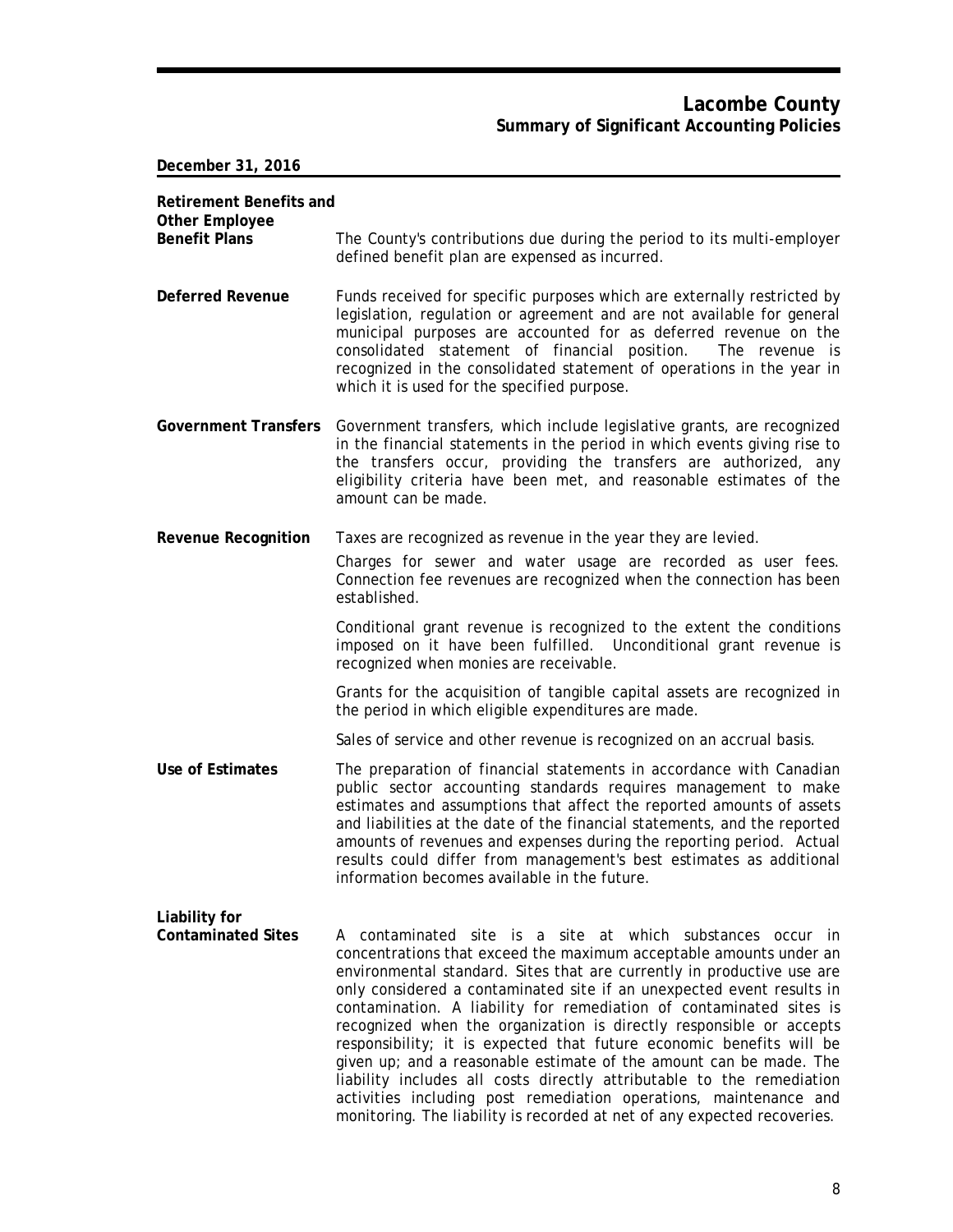### December 31, 2016

| 1. | <b>Cash and Cash Equivalents</b>                                                                  |                                |                         |
|----|---------------------------------------------------------------------------------------------------|--------------------------------|-------------------------|
|    |                                                                                                   | 2016                           | 2015                    |
|    | Current account (bank prime less 1.85%)<br>GIC investments with interest rates varying from 0.60% | \$<br>2,114,813 \$ (1,789,042) |                         |
|    | to 4.47% and maturing in 2015 to 2019<br>Security deposits                                        | 60,324,828<br>2,112,335        | 64,071,936<br>1,868,524 |
|    |                                                                                                   | 64,551,976 \$ 64,151,418       |                         |

The County has an undrawn line of credit with a limit of \$15 million that carries an interest rate of prime less 0.50%. The line of credit is secured by a general lien on County assets. As at December 31, 2016 the prime rate was 2.70% (2015- 2.70%)

Included in the above amounts are the following amounts that are externally restricted. Externally restricted amounts include amounts received from the Province of Alberta and Government of Canada as conditional grants held exclusively for specific future projects, amounts held in lieu of reserve lands, and deposit liabilities repayable to third parties upon satisfactory completion of the terms of the specific development agreement.

|                                     | 2016               | 2015      |
|-------------------------------------|--------------------|-----------|
| Municipal Sustainability Initiative | 3,602,861          | 2,372,112 |
| ASB                                 |                    | 504,707   |
| Transportation                      | 31,883             | 173,350   |
| Regional Collaboration              | 204,868            | 12,541    |
| <b>FCSS</b>                         |                    | 9,590     |
| Other                               |                    | 19,048    |
| Deposit liabilities                 | 2,141,935          | 1,898,024 |
|                                     | \$<br>5,981,547 \$ | 4,989,372 |

### **2. Investments**

|                                                                                                                                                                                                    | 2016                                            | 2015             |
|----------------------------------------------------------------------------------------------------------------------------------------------------------------------------------------------------|-------------------------------------------------|------------------|
| Stripped coupons, residual bonds and accrual notes<br>purchased at discounts yielding effective annual rates<br>of 1.85% to 9.98% to maturity at cost<br>Estimated accrued interest<br>AMFC shares | $$13,079,490$ $$12,647,939$<br>1,149,858<br>180 | 1,361,048<br>180 |
|                                                                                                                                                                                                    | $$14,229,528$ $$14,009,167$                     |                  |

The market value of the County's marketable securities was \$14,360,408 (2015 - \$14,066,053).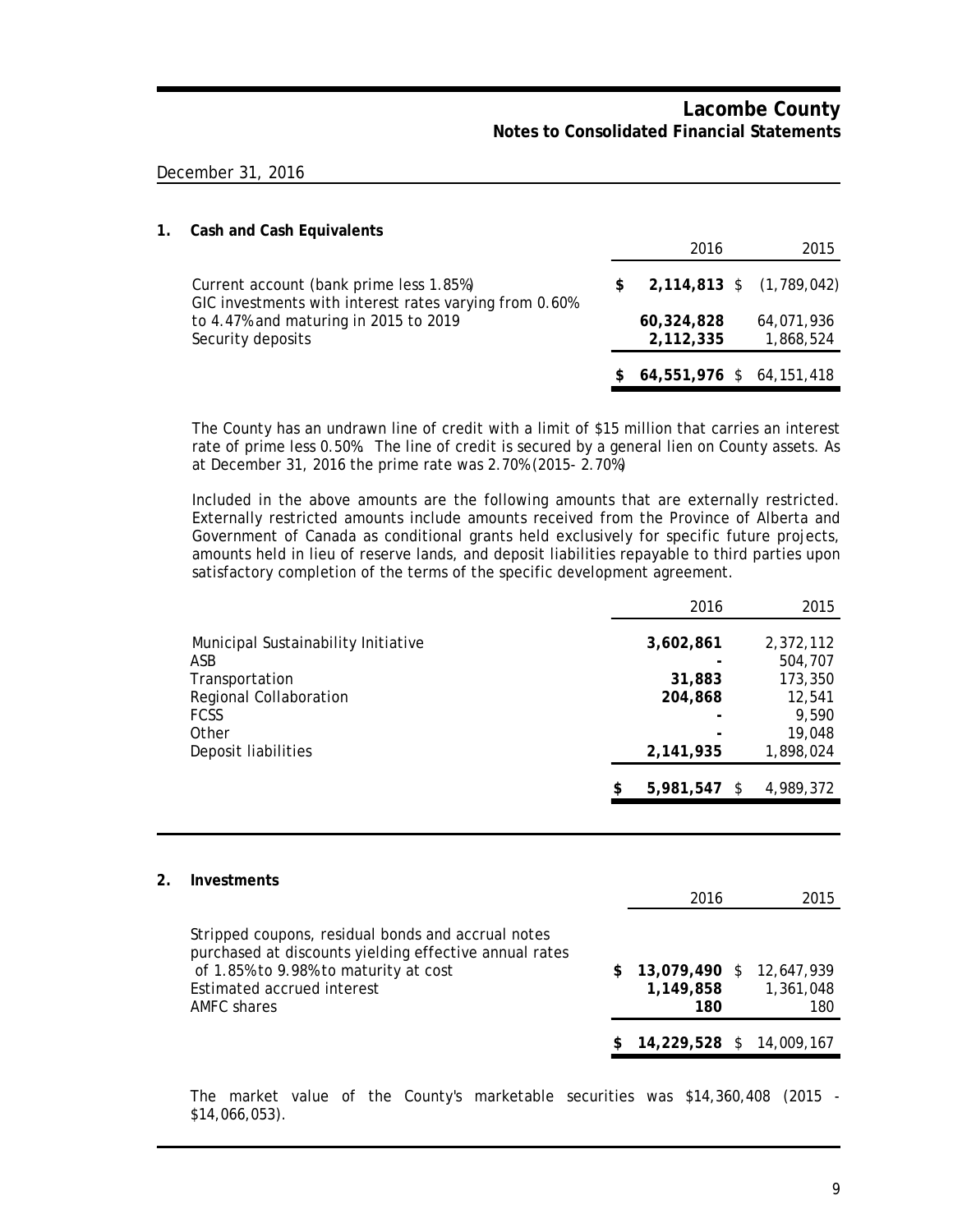### December 31, 2016

# **3. Taxes Receivable** 2016 2015 Current taxes and grants in place **\$ 850,700** \$ 382,911 Non-current taxes and grants in place **406,662** 388,785 **1,257,362** 771,696 Allowance for doubtful accounts **(469,137)** (100,000) **\$ 788,225** \$ 671,696

### **4. Accounts Receivable**

Included in accounts receivable is \$1,027,495 (2015 - \$1,702,207) in offsite levies receivable. The offsite levies are receivable over either five or ten years and yield interest at 5% and 5.5% per year, respectively. The receivables are secured by a caveat on the title of the land to be developed.

Included in accounts receivable is an advance to the North Red Deer Wastewater Services Commission in the amount of \$1,013,726, including \$13,726 in accrued interest receivable. The advance is interest bearing at prime less 1.5%. The advance is repayable to the County through a reduction in its share of the overall cost of construction of the pipeline project.

| 5. | Inventories for Resale                   |    |                     |                  |  |
|----|------------------------------------------|----|---------------------|------------------|--|
|    |                                          |    | 2016                | 2015             |  |
|    | Bridge materials<br>Land held for resale | \$ | $416,304$ \$<br>907 | 276,676<br>1,361 |  |
|    |                                          | \$ | 417,211 \$          | 278,037          |  |
|    |                                          |    |                     |                  |  |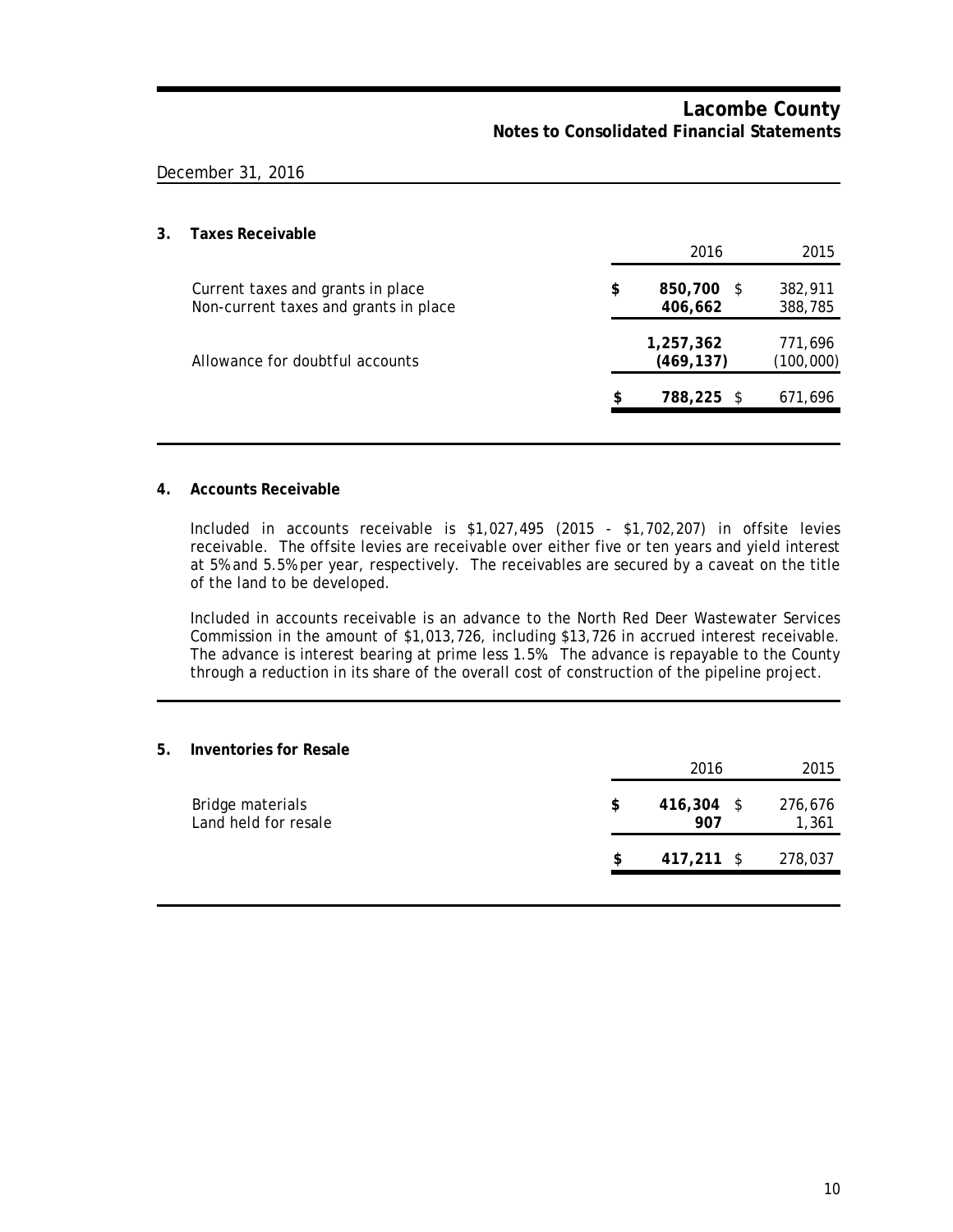### December 31, 2016

### **6. Employee Benefit Obligation**

|                                              |   | 2016                    | 2015               |
|----------------------------------------------|---|-------------------------|--------------------|
| Sick leave benefits<br>Vacation and overtime | S | $500,000$ \$<br>730,948 | 500,000<br>688,077 |
|                                              |   | 1,230,948 \$ 1,188,077  |                    |

### Sick Leave Benefits

Sick leave benefits accumulate at a rate of 1 sick day per month worked to a maximum of 100 days. Employees are entitled to sick leave benefits for the lesser of 90 calendar days or their accrued sick leave balance. After 90 calendar days, eligible employees would be placed on the County's long-term disability plan. Sick leave benefits are not paid out at termination or retirement.

A portion of sick leave benefits that have accumulated to December 31, 2016 are expected to be utilized in future years and the estimated liability has been accrued.

### Vacation and Overtime

Vacation and overtime consist of amounts that employees are deferring to future years. Employees have either earned the benefits or are entitled to these benefits within the next budgetary year.

### **7. Deferred Revenue**

|                | Opening<br>balance | Contributions<br>received<br>(returned) | Externally<br>restricted<br>investment<br>income | Revenue<br>recognized | Ending<br>balance |
|----------------|--------------------|-----------------------------------------|--------------------------------------------------|-----------------------|-------------------|
|                |                    |                                         |                                                  |                       |                   |
| ASB            | \$<br>504,707      | (504, 707)                              |                                                  | - \$                  |                   |
| Transportation | 175,350            | 555,951                                 | 771                                              | (700, 189)            | 31,883            |
| <b>MSI</b>     | 2,372,112          | 4,038,404                               | 32,692                                           | (2,840,347)           | 3,602,861         |
| <b>FCSS</b>    | 9.590              | 303,656                                 |                                                  | (313, 246)            |                   |
| Regional       |                    |                                         |                                                  |                       |                   |
| Collaboration  | 12,541             | 418,559                                 | 3.050                                            | (229, 282)            | 204,868           |
| Other          | 19,048             | 888,292                                 |                                                  | (907, 340)            |                   |
|                | 3,093,348          | 5,700,155                               | 36,513                                           | (4,990,404)<br>S.     | 3,839,612         |

Grants

Under various grant agreements with the Government of Canada and the Province of Alberta, the County is required to account for grants provided and to complete the projects or program in accordance with standards detailed in the various agreements. If these requirements are not adhered to, grants provided will become repayable to the source government. Unexpended funds are repayable to the source government upon final accounting. Funds are deferred until related expenditures under the specific grant agreement have been incurred.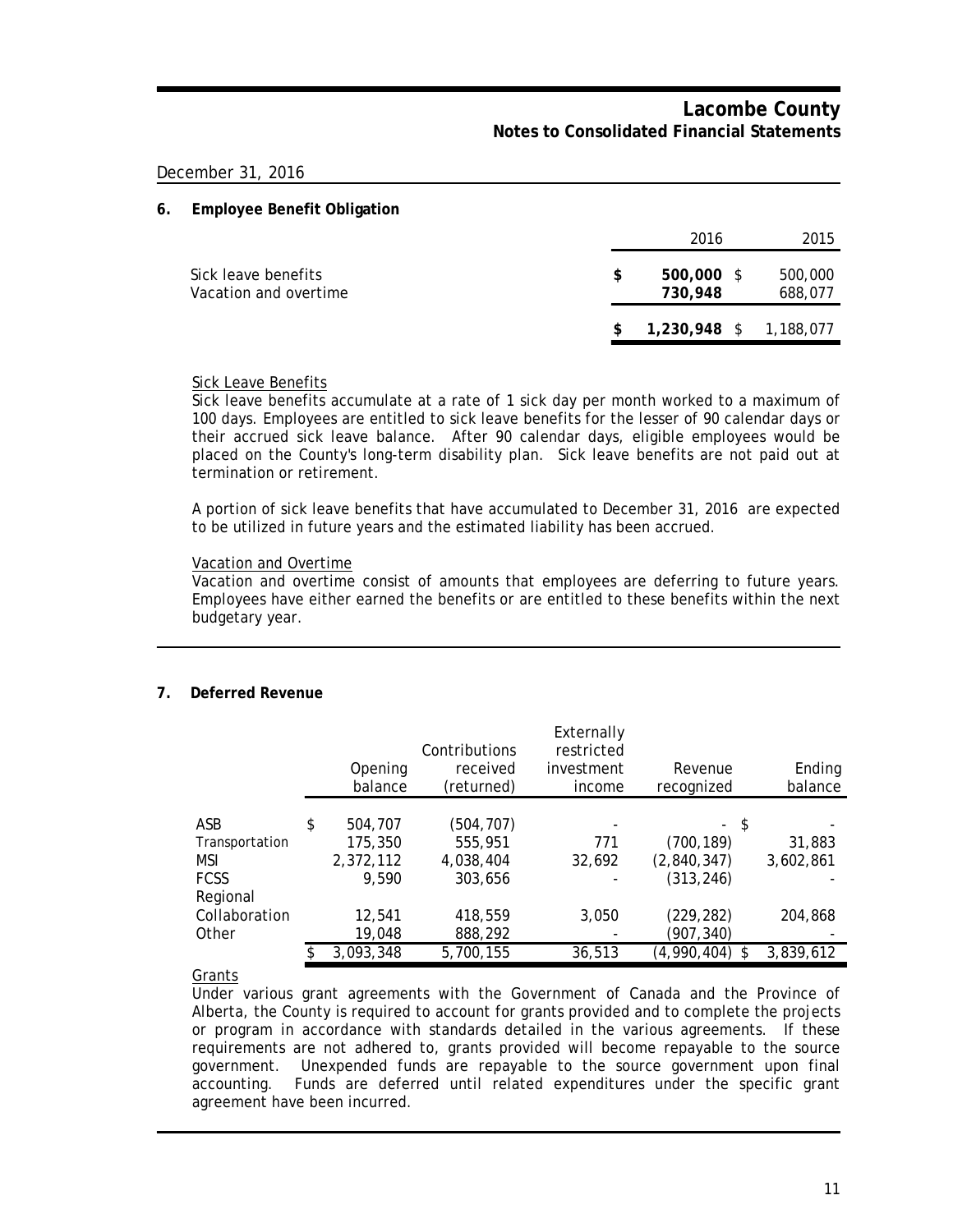December 31, 2016

# **8. Tangible Capital Assets - 2016**

|                                     |                          |      | Land              |     |                  |   |              | Water, Sewer  |               |                |    |                        |    |           |               |
|-------------------------------------|--------------------------|------|-------------------|-----|------------------|---|--------------|---------------|---------------|----------------|----|------------------------|----|-----------|---------------|
|                                     |                          |      | Land Improvements |     | <b>Buildings</b> |   | Equipment    | Roads         |               | <b>Bridges</b> |    | and Other              |    | Vehicles  | Total         |
| Cost, beginning of                  |                          |      |                   |     |                  |   |              |               |               |                |    |                        |    |           |               |
| year                                | \$21,530,590             | - \$ | 3,215,286         |     | \$18,797,218     |   | \$17,668,573 | \$631,303,024 |               | \$15,253,795   | \$ | 15,477,481 \$          |    | 6,661,041 | \$729,907,008 |
| Additions                           | 1,531,064                |      | 1,174,557         |     | 2,230,720        |   | 759,530      | 9,878,786     |               | 1,272,390      |    | 3,072,652              |    | 446,117   | 20,365,816    |
| Disposals                           |                          |      |                   |     | (169, 878)       |   | (499, 362)   |               |               |                |    | -                      |    | (62, 161) | (731, 401)    |
| Write-downs                         |                          |      |                   |     |                  |   | (257,626)    | (3, 121, 333) |               | (108, 723)     |    | (54, 578)              |    |           | (3, 542, 260) |
| Cost, end of year                   | $$23,061,654$ \$         |      | 4,389,843         |     | \$20,858,060     |   | \$17,671,115 | \$638,060,477 |               | \$16,417,462   | S. | 18,495,555             | -S | 7,044,997 | \$745,999,163 |
| Accumulated<br>amortization,        |                          |      |                   |     |                  |   |              |               |               |                |    |                        |    |           |               |
| beginning of year                   | \$                       | - \$ | 609,540           | \$. | 3,107,138        | S | 9,687,565    | \$386,950,539 | S.            | $6,588,248$ \$ |    | 689,072                | -S | 2,790,157 | \$410,422,259 |
| Amortization                        | $\overline{\phantom{a}}$ |      | 182,358           |     | 328,541          |   | 2,232,453    | 18,136,391    |               | 283,967        |    | 264,961                |    | 468,736   | 21,897,407    |
| Disposals                           |                          |      |                   |     | (47, 385)        |   | (379,005)    |               |               |                |    |                        |    | (57, 500) | (483, 890)    |
| Write-downs                         |                          |      |                   |     |                  |   | (172, 416)   | (1, 927, 546) |               | (103, 537)     |    | (20, 404)              |    |           | (2, 223, 903) |
| Accumulated<br>amortization, end    |                          |      |                   |     |                  |   |              |               |               |                |    |                        |    |           |               |
| of year                             |                          | - \$ | 791,898           |     | 3,388,294        |   | \$11,368,597 | \$403,159,384 | \$            | 6,768,678 \$   |    | 933,629                | -S | 3,201,393 | \$429,611,873 |
| Net carrying<br>amount, end of year | $$23,061,654$ \$         |      | 3,597,945         |     | $$17,469,766$ \$ |   | 6,302,518    | \$234,901,093 | $\frac{1}{2}$ |                |    | 9,648,784 \$17,561,926 | -S | 3,843,604 | \$316,387,290 |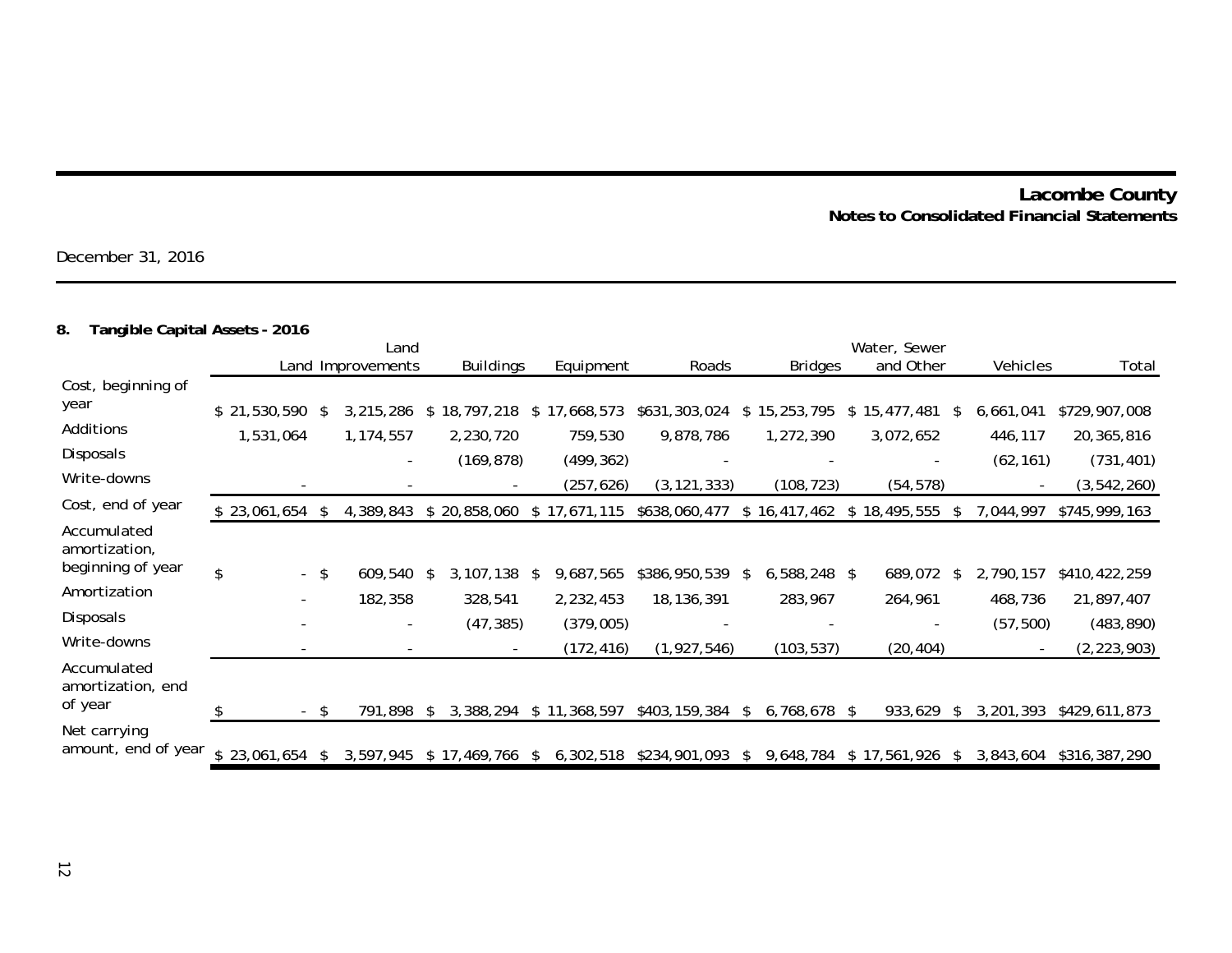December 31, 2016

# **8. Tangible Capital Assets** (continued) **- 2015**

|                                                   |              |      | Land              |     |                          |    |              | Water, Sewer  |    |                |    |                          |    |            |               |
|---------------------------------------------------|--------------|------|-------------------|-----|--------------------------|----|--------------|---------------|----|----------------|----|--------------------------|----|------------|---------------|
|                                                   |              |      | Land Improvements |     | <b>Buildings</b>         |    | Equipment    | Roads         |    | <b>Bridges</b> |    | and other                |    | Vehicles   | Total         |
| Cost, beginning of                                |              |      |                   |     |                          |    |              |               |    |                |    |                          |    |            |               |
| year                                              | \$18,901,350 | -\$  | 2,989,820         |     | \$16,323,311             |    | \$16,425,665 | \$625,144,997 | \$ | 13,830,885     | \$ | 13,427,911               | S  | 6,138,908  | \$713,182,847 |
| Additions                                         | 2,641,657    |      | 225,466           |     | 2,473,907                |    | 1,805,432    | 7,844,602     |    | 1,905,481      |    | 2,049,570                |    | 755,444    | 19,701,559    |
| Disposals                                         | (12, 417)    |      |                   |     | $\overline{\phantom{a}}$ |    | (542, 624)   |               |    | (410, 862)     |    | $\overline{\phantom{a}}$ |    | (106, 937) | (1,072,840)   |
| Write-downs                                       |              |      |                   |     |                          |    | (19,900)     | (1,686,575)   |    | (71, 709)      |    |                          |    | (126, 374) | (1,904,558)   |
| Cost, end of year                                 | \$21,530,590 | - \$ | 3,215,286         |     | \$18,797,218             |    | \$17,668,573 | \$631,303,024 |    | \$15,253,795   | \$ | 15,477,481               | S  | 6,661,041  | \$729,907,008 |
| Accumulated<br>amortization,<br>beginning of year |              |      |                   |     |                          |    |              |               |    |                |    |                          |    |            |               |
|                                                   | \$           | - \$ | 430.061           | \$. | 2,767,993                | S  | 7,485,899    | \$370,634,286 | S. | $6,828,681$ \$ |    | 379,127                  |    | 2,573,260  | \$391,099,307 |
| Amortization                                      |              |      | 179,479           |     | 339,145                  |    | 2,571,265    | 17,970,520    |    | 237,821        |    | 309,945                  |    | 435,596    | 22,043,771    |
| <b>Disposals</b>                                  |              |      |                   |     |                          |    | (349, 699)   |               |    | (406, 545)     |    |                          |    | (92, 325)  | (848, 569)    |
| Write-downs                                       |              |      |                   |     |                          |    | (19,900)     | (1,654,267)   |    | (71, 709)      |    | $\overline{\phantom{a}}$ |    | (126, 374) | (1,872,250)   |
| Accumulated<br>amortization, end<br>of year       |              | - \$ | 609,540           | \$. | 3,107,138                | \$ | 9,687,565    | \$386,950,539 | \$ | $6,588,248$ \$ |    | 689,072                  | S. | 2,790,157  | \$410,422,259 |
| Net carrying                                      |              |      |                   |     |                          |    |              |               |    |                |    |                          |    |            |               |
| amount, end of year                               | \$21,530,590 |      | 2,605,746         |     | \$15,690,080             | S. | 7,981,008    | \$244,352,485 | S. | 8,665,547      |    | \$14,788,409             | S  | 3,870,884  | \$319,484,749 |

The net book value of tangible capital assets not being amortized because they are under construction is \$1,463,592 (2015 - \$2,422,000). \$4,838,361 (2015 - \$2,944,568) in contributed assets was recognized in the financial statements during the year.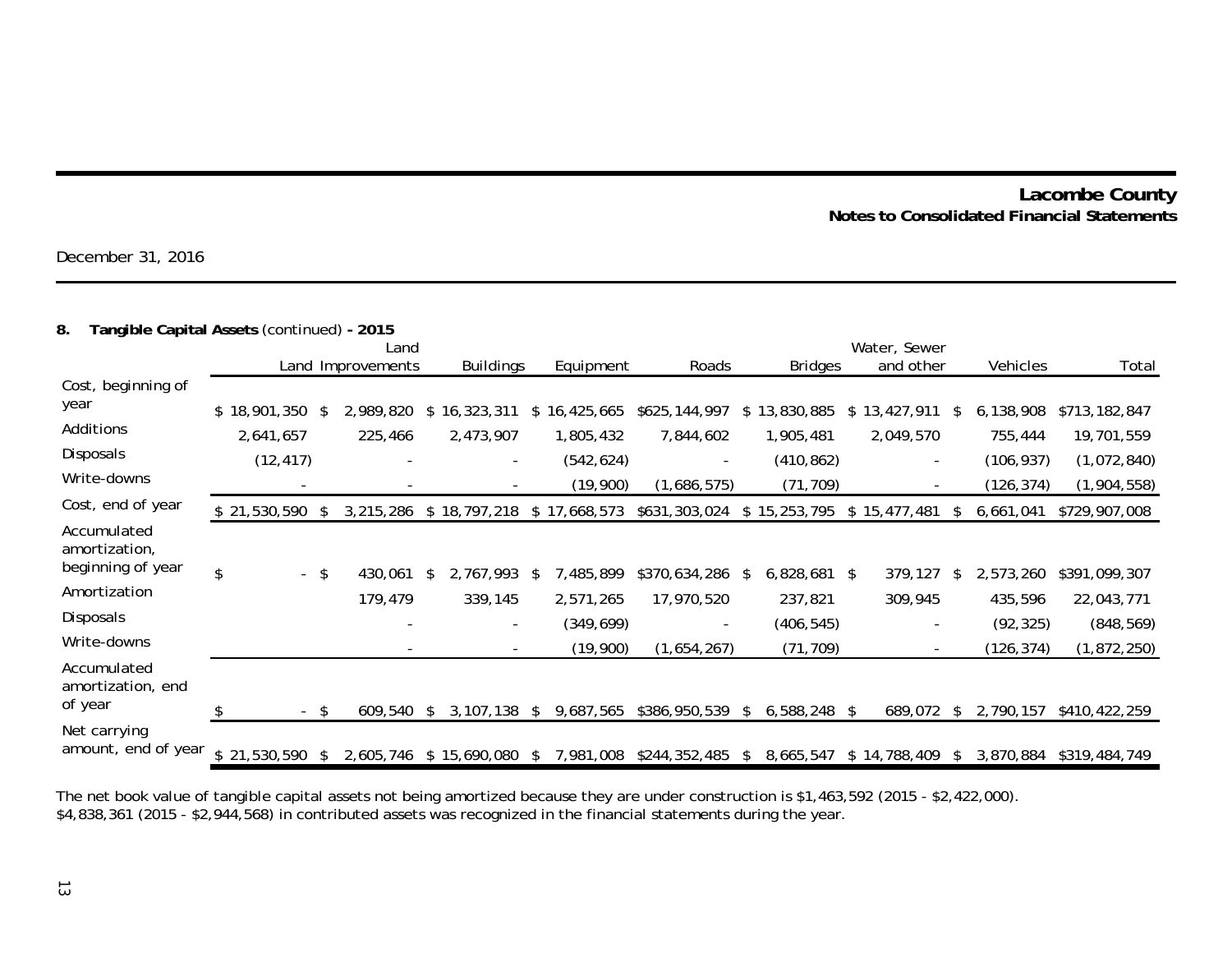# December 31, 2016

# **9. Prepaid Expenses and Inventories of Supplies**

|                                                                                         | 2016                                           |    | 2015                                           |
|-----------------------------------------------------------------------------------------|------------------------------------------------|----|------------------------------------------------|
| Crushed gravel<br>Undeveloped gravel pits<br>Materials and supplies<br>Prepaid expenses | \$1,569,834<br>4,283,610<br>442,466<br>279,130 | S  | 1,334,617<br>4,232,067<br>418,200<br>1,044,681 |
|                                                                                         | \$6,575,040                                    | S. | 7.029.565                                      |
|                                                                                         |                                                |    |                                                |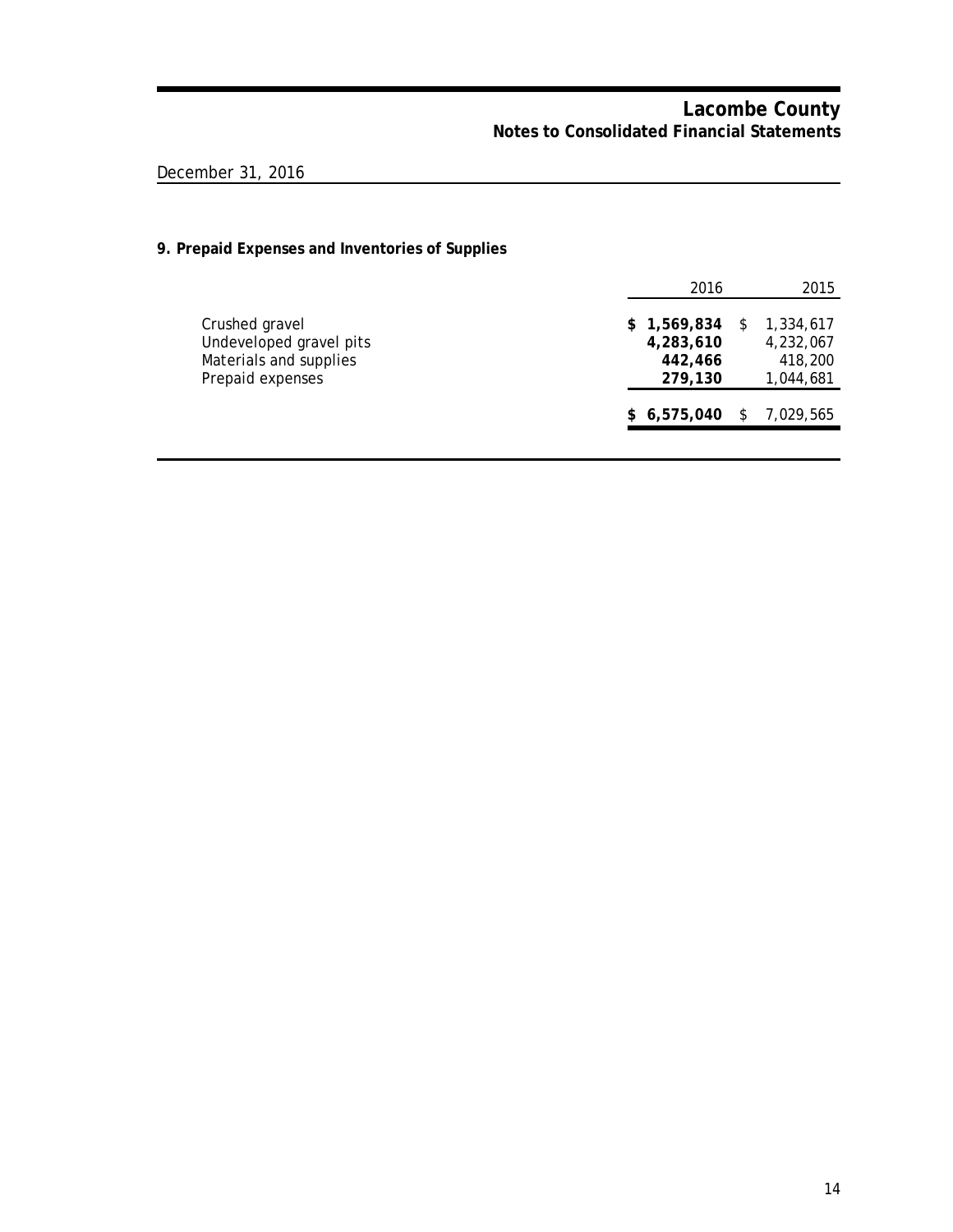### December 31, 2016

| 10. Accumulated Surplus                                                                           |                      |                                                     |
|---------------------------------------------------------------------------------------------------|----------------------|-----------------------------------------------------|
|                                                                                                   | 2016                 | 2015                                                |
| Equity in tangible capital assets<br>Equity in other non-financial assets<br>Unrestricted surplus | 6,575,040<br>367,065 | \$316,387,290 \$319,484,749<br>7,029,565<br>672,958 |
|                                                                                                   | 323, 329, 395        | 327, 187, 272                                       |
| Restricted surplus (Reserves)                                                                     |                      |                                                     |
| Main Road                                                                                         | 17,217,224           | 14,827,289                                          |
| Public Works Equipment                                                                            | 10,926,970           | 8,679,182                                           |
| <b>Municipal Facilities</b>                                                                       | 615,640              | 2,467,323                                           |
| <b>Protective Services</b>                                                                        | 3,535,372            | 3,128,048                                           |
| Gravel                                                                                            | 2,074,039            | 2,507,799                                           |
| <b>Subdivision Pavement</b>                                                                       | 3,444,452            | 3,102,352                                           |
| Land Development                                                                                  | 416,437              | 410,639                                             |
| <b>Recreation Capital Assistance</b>                                                              | 4,053,338            | 5,728,246                                           |
| Funds in Lieu of Reserve Land                                                                     | 1,009,140            | 986,784                                             |
| Subdivision Road Development                                                                      | 1,627,857            | 1,425,287                                           |
| Agriculture Equipment                                                                             | 1,060,074            | 897,751                                             |
| Peace Officers Equipment                                                                          | 247,697              | 182,177                                             |
| <b>Disaster Services</b>                                                                          | 500,000              | 500,000                                             |
| Hamlet Street Improvement                                                                         | 415,352              | 348,752                                             |
| <b>Tax Rate Stabilization</b>                                                                     | 2,047,000            | 1,567,000                                           |
| <b>Shared Fire Funds</b>                                                                          | 226,004              |                                                     |
| Lake Access                                                                                       | 807,404              | 1,158,783                                           |
| Hamlet of Mirror Contingency                                                                      | 37,458               | 788,581                                             |
| Hamlet of Mirror Water                                                                            | 5,523                | 42,915                                              |
| Hamlet of Mirror Sewer                                                                            | 151,735              | 130,686                                             |
| Community Aggregate Levy                                                                          | 2,699,810            | 5,359,705                                           |
| Water - Waste Water                                                                               | 7,343,370            | 6,740,804                                           |
| New Pavement                                                                                      | 833,556              | 1,971,993                                           |
| <b>Trails</b>                                                                                     | 539,837              | 625,788                                             |
| Bridge                                                                                            | 5,893,628            | 4,960,186                                           |
| Shores Water-Sewer                                                                                | 42,406               | 42,406                                              |
| Slopes Water-Sewer                                                                                | 53,125               | 53,125                                              |
| Operational                                                                                       | 3,958,845            | 4,757,180                                           |
| Cemetery                                                                                          | 245,996              | 220,216                                             |
| Lakeview Estates Water Reserve                                                                    | 23,964               | 17,644                                              |
| <b>Gull Lake Stabilization Reserve</b>                                                            | 303,007              | 241,027                                             |
|                                                                                                   | 72,356,260           | 73,869,668                                          |
|                                                                                                   |                      | \$395,685,655 \$401,056,940                         |

The investment in tangible capital assets represents amounts already spent and invested in infrastructure. The investment in other non-financial assets represents amounts already spent and invested in supplies for future use. Reserve funds represent funds set aside by bylaw or council resolution for specific purposes.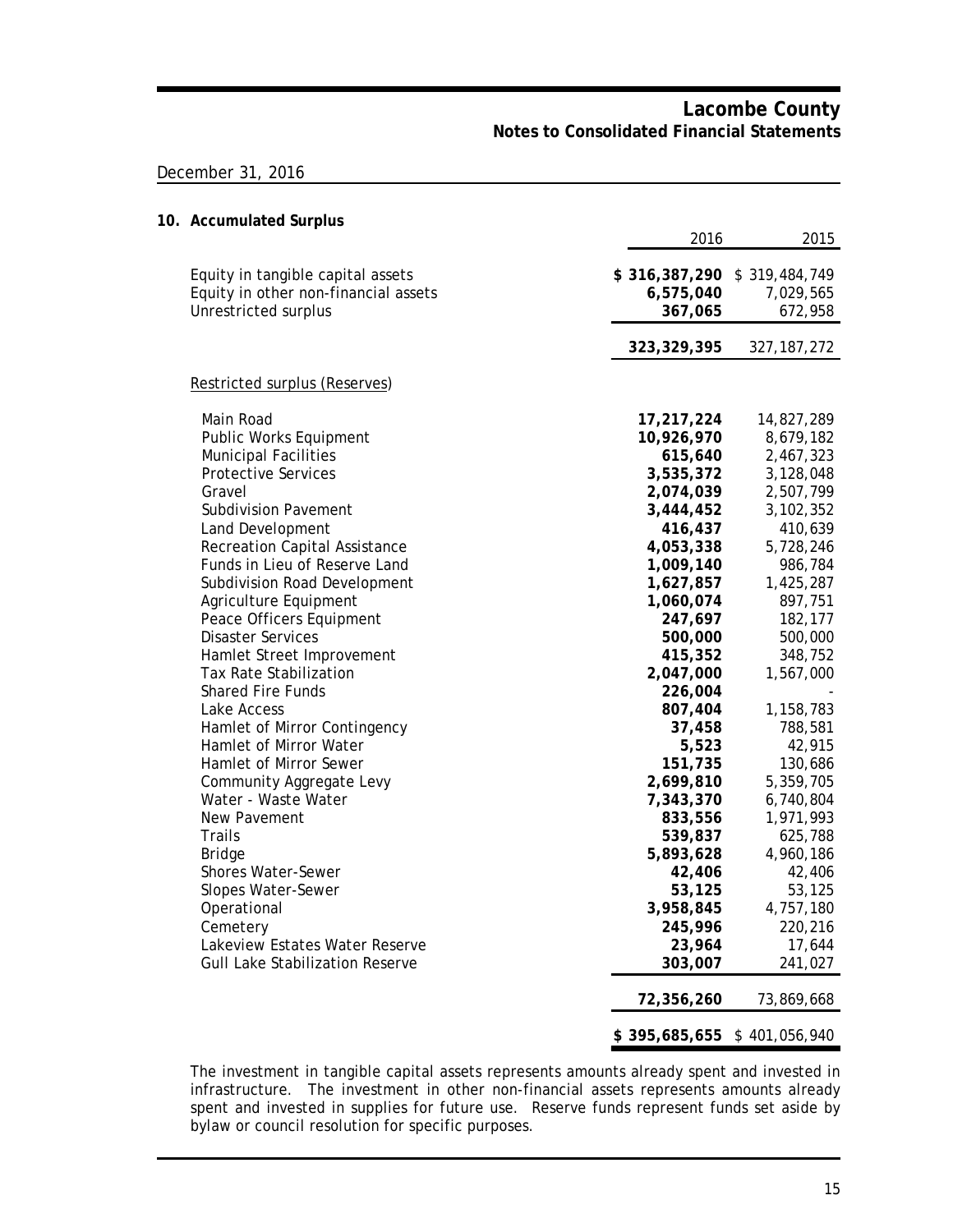December 31, 2016

# **11. Change in Accumulated Surplus**

|                                                 |                      | Equity in other non- |                    | Equity in tangible |                  |               |
|-------------------------------------------------|----------------------|----------------------|--------------------|--------------------|------------------|---------------|
|                                                 | Unrestricted surplus | financial assets     | Restricted surplus | capital assets     | 2016             | 2015          |
| Balance, beginning of year                      | \$<br>672,958 \$     | 7,029,565 \$         | 73,869,668 \$      | 319,484,749 \$     | 401,056,940 \$   | 403,386,737   |
| Excess (deficiency) of<br>revenue over expenses | (5, 371, 285)        |                      |                    |                    | (5, 371, 285)    | (2, 329, 797) |
| Operating transfers to<br>restricted surplus    | (14, 966, 728)       |                      | 14,966,728         |                    |                  |               |
| Operating transfers from<br>restricted surplus  | 6,799,892            |                      | (6, 799, 892)      |                    |                  |               |
| Capital transfers from<br>restricted surplus    | 9,680,244            |                      | (9,680,244)        |                    |                  |               |
| Acquisition of capital                          | (15, 527, 455)       |                      |                    | 15,527,455         |                  |               |
| Contributed assets                              | (4,838,361)          |                      |                    | 4,838,361          |                  |               |
| Disposals and write-down of<br>assets           | 1,565,868            |                      |                    | (1, 565, 868)      |                  |               |
| Amortization                                    | 21,897,407           |                      |                    | (21, 897, 407)     |                  |               |
| Change in non-financial<br>assets               | 454,525              | (454, 525)           |                    |                    |                  |               |
| Change in current year<br>accumulated surplus   | $(305, 893)$ \$      | $(454, 525)$ \$      | $(1, 513, 408)$ \$ | $(3,097,459)$ \$   | $(5,371,285)$ \$ | (2, 329, 797) |
| Balance, end of year                            | 367,065 \$           | $6,575,040$ \$       | 72,356,260 \$      | 316,387,290 \$     | 395,685,655 \$   | 401,056,940   |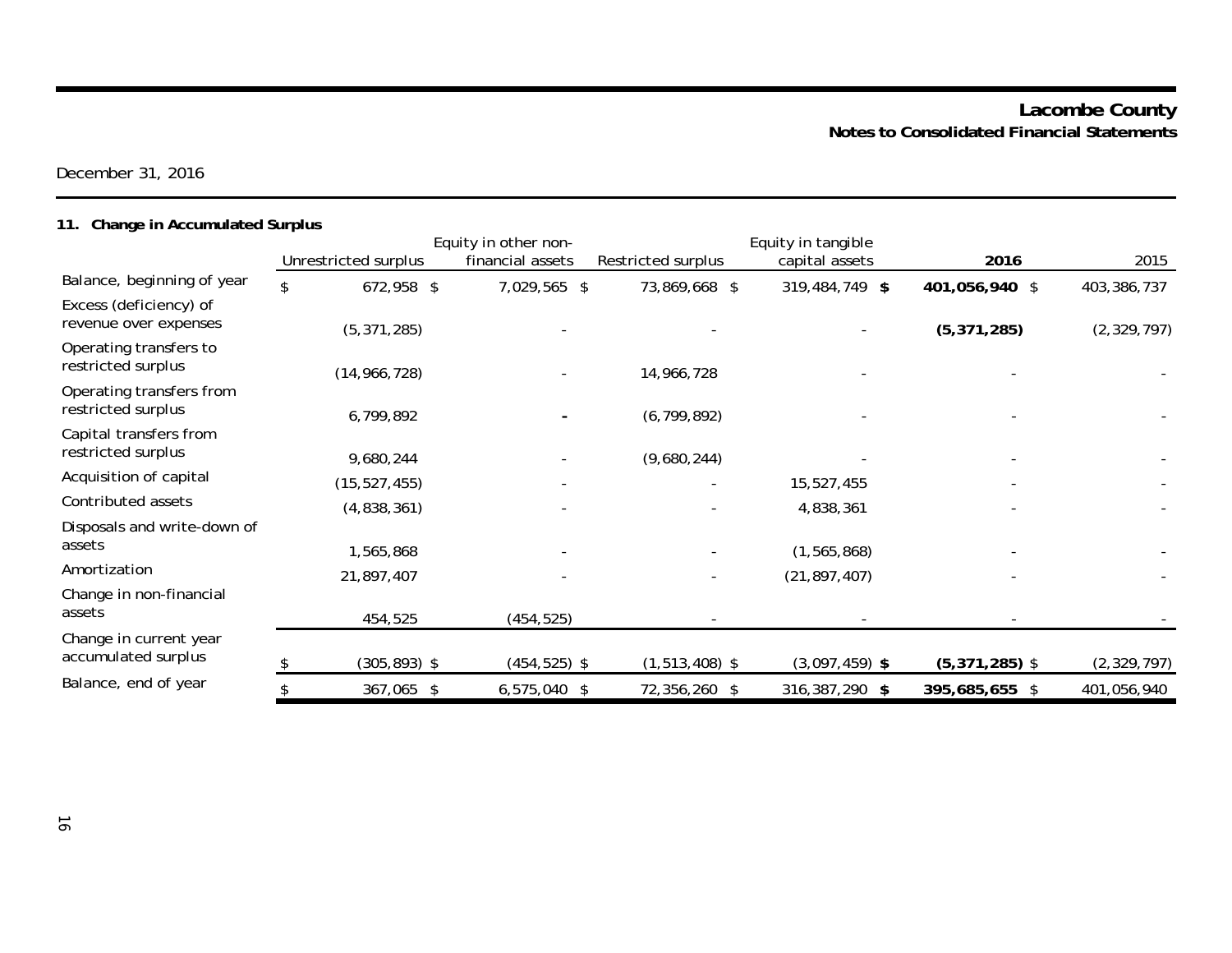### December 31, 2016

### **12. Taxation - Net**

|                                                                                                             | <b>Budget</b><br>2016                              | 2016                                               |    | 2015                                             |
|-------------------------------------------------------------------------------------------------------------|----------------------------------------------------|----------------------------------------------------|----|--------------------------------------------------|
| Real property<br>Machinery and equipment<br>Linear property<br>Government grants in place of property taxes | \$18,303,780<br>12,589,280<br>7,773,300<br>130,560 | \$18,279,380<br>12,574,159<br>7,770,607<br>124,093 | -S | 16.692.407<br>12,730,316<br>7,962,340<br>127,201 |
|                                                                                                             | 38,796,920                                         | 38,748,239                                         |    | 37,512,264                                       |
| Requisitions<br>Alberta School Foundation Fund<br>Lacombe Foundation                                        | 11, 174, 100<br>415,920<br>11,590,020              | 11, 174, 101<br>415,921<br>11,590,022              |    | 10,656,524<br>424,666<br>11,081,190              |
| Available for general municipal purposes                                                                    | \$27,206,900                                       | \$27,158,217                                       | -S | 26,431,074                                       |
| 13. Taxation - other                                                                                        | <b>Budget</b><br>2016                              | 2016                                               |    | 2015                                             |
| <b>Community Aggregate Payment Levy</b><br>Well Drilling Tax                                                | \$<br>700,000<br>30,000                            | \$<br>599,018 \$<br>291,952                        |    | 946,282<br>16,462                                |
|                                                                                                             | 730,000                                            | 890,970                                            |    | 962,744                                          |

The Community Aggregate Payment Levy is authorized through the Municipal Government Act and established through an approved bylaw. The levy is imposed in respect of all sand and gravel businesses operating in the municipality to raise revenue to be used toward the payment of infrastructure and other costs of the municipality. The amount of revenue generated fluctuates from year to year based upon sand and gravel activity. The levy rate applied is \$0.25 per tonne of sand or gravel hauled.

The Well Drilling Equipment Tax is authorized though the Municipal Government Act and established through an approved bylaw. The revenue generated is based upon the amount of well drilling activity from year to year and rates set by Alberta Regulation.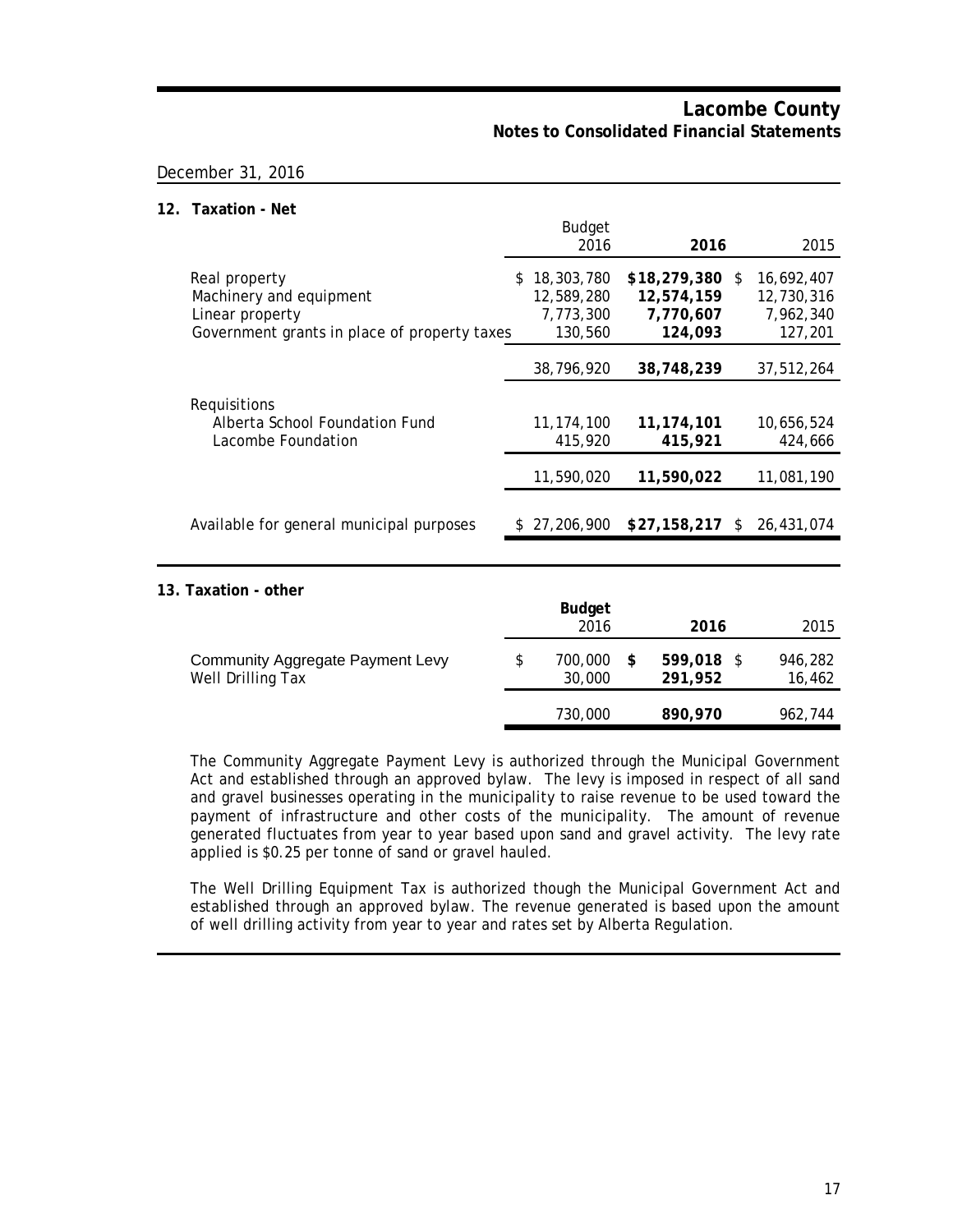### December 31, 2016

### **14. Government Transfers**

|                                |    | <b>Budget</b><br>2016 | 2016               |    | 2015      |  |
|--------------------------------|----|-----------------------|--------------------|----|-----------|--|
| Operating                      |    |                       |                    |    |           |  |
| General government             | \$ | 152,360               | \$<br>152,205 \$   |    | 146,195   |  |
| Protective services            |    | 27,060                | 27,060             |    |           |  |
| <b>Transportation services</b> |    | 1,075,950             | 1,076,722          |    | 406,657   |  |
| Environmental services         |    | 55,000                | 55,000             |    | 123,559   |  |
| Public health and welfare      |    | 313,240               | 313,246            |    | 262,435   |  |
| Planning and development       |    | 353,340               | 229,283            |    | 38,063    |  |
| Agriculture services           |    | 167,650               | 171,809            |    | 168,359   |  |
| <b>Recreation services</b>     |    |                       |                    |    | 64,688    |  |
|                                | S  | 2,144,600             | $$2,025,325$ \$    |    | 1,209,956 |  |
| Capital                        |    |                       |                    |    |           |  |
| Protective services            |    | 250,000               | 475,999            |    |           |  |
| <b>Transportation services</b> |    | 2,020,350             | 2,326,566          |    | 3,185,982 |  |
| <b>Environmental services</b>  |    |                       |                    |    | 1,221,882 |  |
| Recreation services            |    | 525,350               | 143,467            |    |           |  |
|                                |    |                       |                    |    |           |  |
|                                | \$ | 2,795,700             | \$<br>2,946,032 \$ |    | 4,407,864 |  |
| Total government transfers     |    | 4,940,300             | \$4,971,357        | S. | 5,617,820 |  |
|                                |    |                       |                    |    |           |  |

### **15. Expenses by Object**

|                                                                                                                                                                                                                                                        |    | <b>Budget</b><br>2016                                                                    | 2016                                                                                                    | 2015                                                                                          |
|--------------------------------------------------------------------------------------------------------------------------------------------------------------------------------------------------------------------------------------------------------|----|------------------------------------------------------------------------------------------|---------------------------------------------------------------------------------------------------------|-----------------------------------------------------------------------------------------------|
| Salaries and wages<br>Contracted and general services<br>Goods, materials and supplies<br>Transfers to other organizations<br>Purchases from other governments<br>Cancellations and uncollectible<br>Amortization<br>Write-downs and losses on capital | \$ | 11,158,640 \$<br>4,788,400<br>2,064,080<br>7,221,350<br>207,560<br>320,540<br>21,897,407 | $10,727,360$ \$<br>3,919,181<br>2,539,037<br>7,880,372<br>181,134<br>647,520<br>21,897,407<br>1,355,371 | 10,359,601<br>3,152,088<br>3,139,213<br>5,931,948<br>191,281<br>2.909<br>22,043,770<br>73,883 |
|                                                                                                                                                                                                                                                        | S. | 47.657.977 \$                                                                            | 49,147,382 \$                                                                                           | 44.894.693                                                                                    |

The budget figure for amortization has been adjusted from the budget approved by council May 2, 2016 (Note 22). Amortization is not funded by the County.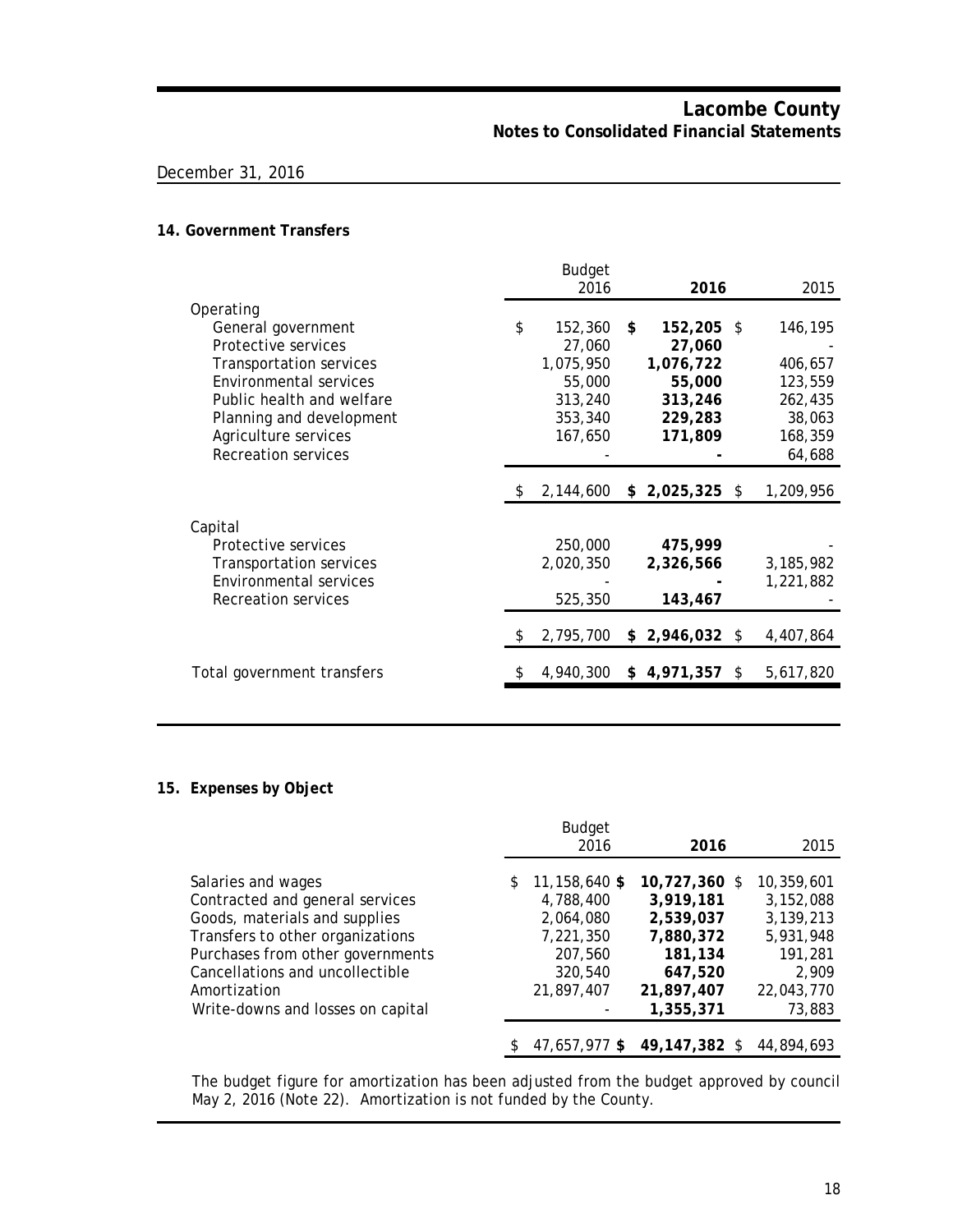### **16. Municipal Employees Pension Plans**

Local Authorities Pension Plan

Certain employees of the County are eligible to be members of the Local Authorities Pension Plan (LAPP), a multi-employer pension plan which is covered by the Public Sector Pension Plans Act. The plan provides defined pension benefits to employees based on their length of service and rates of pay. Contributions for the year were:

|                                                  |     | 2016                  | 2015                   |
|--------------------------------------------------|-----|-----------------------|------------------------|
| Employer contributions<br>Employee contributions | \$. | 792.134 \$<br>730.873 | 726,926<br>661,382     |
|                                                  |     |                       | 1,523,007 \$ 1,388,308 |

As this is a multi-employer pension plan, these contributions are the County's pension benefit expense. No pension liability for this type of plan is included in the County's financial statements. The most recent valuation as at December 31, 2015 indicates a deficit of \$923 million (2014 - 2.455 billion) for basic pension benefits. The actuary does not attribute portions of the unfunded liability to individual employers.

### Alberta Urban Municipalities Association Apex Supplementary Pension Plan

Certain employees of the County are eligible to be members of the Alberta Urban Municipalities Association APEX Supplementary Pension Plan (APEX), a multi-employer pension plan. This plan provides defined pension benefits to employees based on their length of service and rates of pay.

|                                                  |   | 2016                  | 2015             |
|--------------------------------------------------|---|-----------------------|------------------|
| Employer contributions<br>Employee contributions | S | $13,005$ \$<br>10,838 | 12,685<br>10,571 |
|                                                  |   | $23,843$ \$           | 23,256           |

As this is a multi-employer pension plan, these contributions are the County's pension benefit expense. No pension liability for this type of plan is included in the County's financial statements. The most recent valuation as at December 31, 2015 indicates a surplus of \$677,018 (2014 - \$6,079,290) for basic pension benefits. The actuary does not attribute portions of the unfunded liability to individual employers.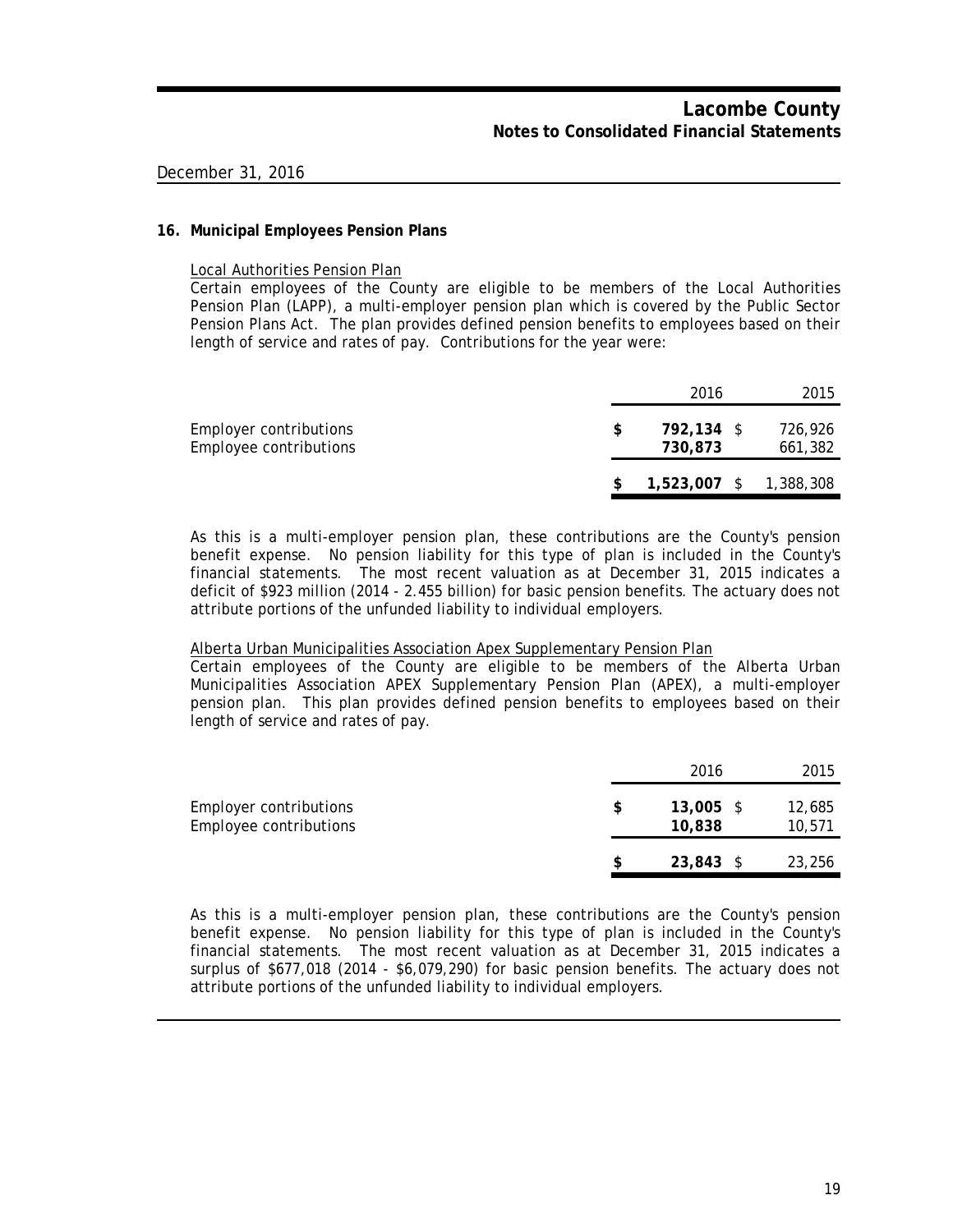### **17. Remuneration Disclosure**

Disclosure of remuneration for municipal officials, the chief administrative officer and designated officers as required by Alberta Regulation 313/2000 is as follows:

|                                 | Council<br>Compensation |    | Benefits &<br><b>Allowances</b> |     | Total<br>2016 |      | Total<br>2015 |  |
|---------------------------------|-------------------------|----|---------------------------------|-----|---------------|------|---------------|--|
| Councillors:                    |                         |    |                                 |     |               |      |               |  |
| Division 1                      | \$<br>53,999            | S. | 16,283                          | -\$ | 70,282        | - \$ | 78,455        |  |
| Division 2                      | 60.339                  |    | 18,061                          |     | 78,400        |      | 81,948        |  |
| Division 3                      | 51.620                  |    | 13,185                          |     | 64,805        |      | 68,266        |  |
| Division 4 - Reeve              | 59,968                  |    | 13,506                          |     | 73,474        |      | 79,752        |  |
| Division 5                      | 58,279                  |    | 14,611                          |     | 72,890        |      | 71,796        |  |
| Division 6                      | 49,244                  |    | 15,277                          |     | 64,521        |      | 67,810        |  |
| Division 7                      | 50,775                  |    | 14,951                          |     | 65,726        |      | 69.787        |  |
| Administration:                 |                         |    |                                 |     |               |      |               |  |
| Chief Administrative<br>Officer | 252,910                 |    | 45,404                          |     | 298,314       |      | 294,223       |  |
| <b>Designated Officer</b>       | 130,585                 |    | 20,484                          |     | 151,069       |      | 143,078       |  |

Council Compensation: includes base pay, per diem and expenses for attending meetings and other Council functions.

Council Benefits and Allowances: includes the County's contribution for health, dental and insurance benefits, convention expenses, and mileage paid for attending meetings and other Council functions.

Chief Administrative Officer and Designated Officer Salary: includes regular base pay.

Chief Administrative Officer and Designated Office Benefits and Allowances: includes the County's contribution for Canada Pension Plan, Employment Insurance, health, dental and insurance benefits, pension, professional memberships, tuition and mileage.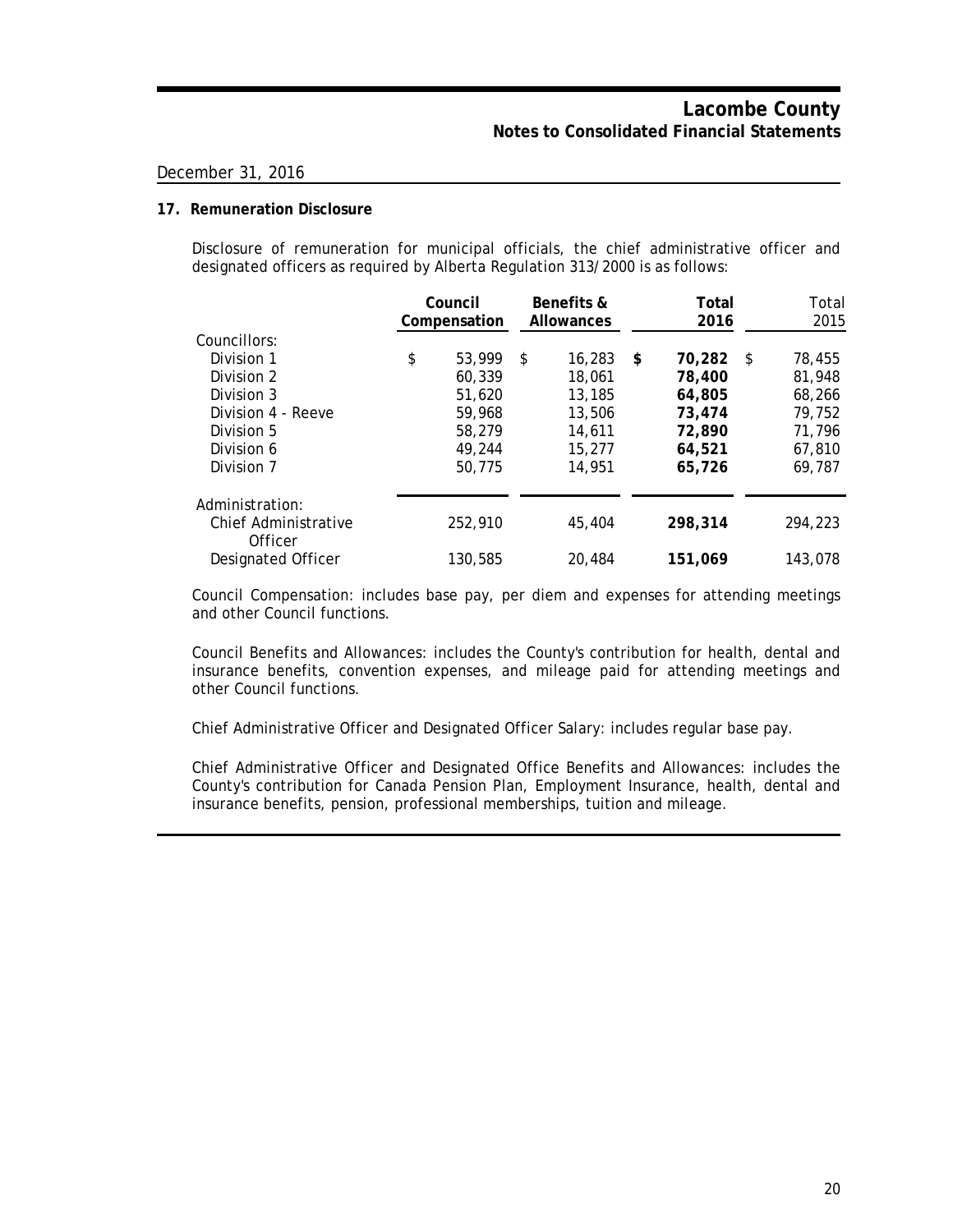### **18. Debt Limits**

Section 276(2) of the Municipal Government Act requires that debt and debt limits as defined by Alberta Regulation for the County be disclosed as follows:

|                                        | 2016                       | 2015       |  |
|----------------------------------------|----------------------------|------------|--|
| Total debt limit<br>Total debt         | \$53,987,151 \$ 52,666,478 |            |  |
| Total debt limit available             | 53,987,151                 | 52,666,478 |  |
| Debt servicing limit<br>Debt servicing | 8,997,859                  | 8,777,746  |  |
| Total debt servicing limit available   | 8,997,859                  | 8,777,746  |  |

The debt limit is calculated at 1.5 times revenue of the County (as defined in Alberta Regulation 255/00) and the debt service limit is calculated at 0.25 times such revenue. Incurring debt beyond these limitations requires approval by the Minister of Municipal Affairs. These thresholds are guidelines used by Alberta Municipal Affairs to identify municipalities, which could be at financial risk if further debt is acquired. The calculation taken alone does not represent the financial stability of the municipality. Rather, the financial statements must be interpreted as a whole.

### **19. Contingencies and Commitments**

The County is a member of the Genesis Reciprocal Insurance Exchange. Under the terms of membership, the County could become liable for its proportionate share of any claim losses in excess of the funds held by the exchange. Any liability incurred would be accounted for as a current transaction in the year the losses are determined.

The County has entered into an agreement with the Town of Blackfalds to purchase water and wastewater services from the Town of Blackfalds to serve the Joint Economic Area. Rates are set on an annual basis. The agreement will expire in 2054 with an option for renewal. Either party may terminate this agreement with three years written notice.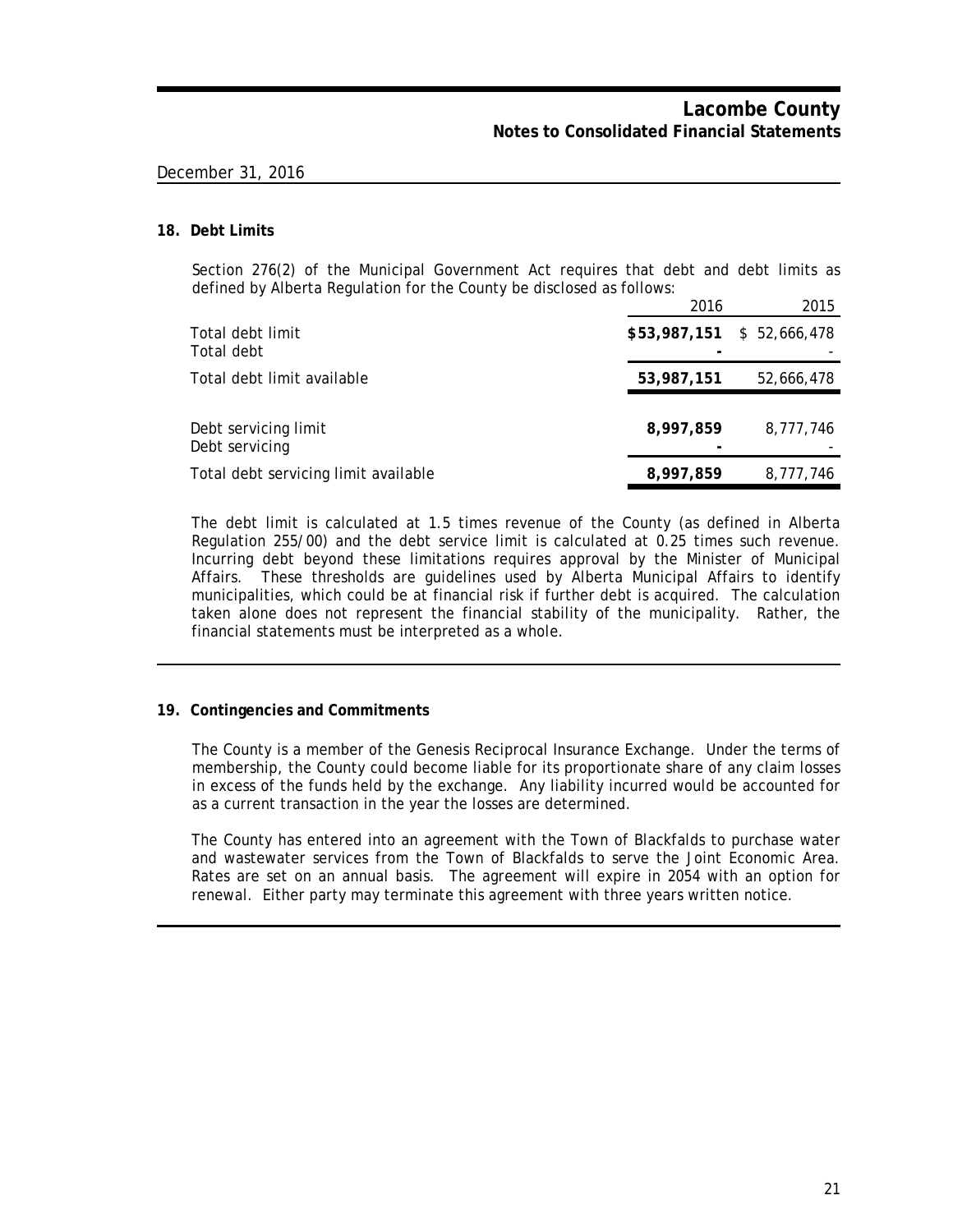### **20. Liability for Contaminated Sites**

Effective for years beginning on or after April 1, 2014, municipalities and other public sector entities were required to account for and report liabilities related to the remediation of contaminated sites (Section PS 3260).

In 2015, County management undertook steps to identify sites that would fall under this accounting standard including a comprehensive review of all properties owned and controlled by the County. No sites were identified that would fall under this standard.

Management reviewed the prior year analysis and 2016 activity in the County and again determined that no sites required liability reporting.

### **21. Funds Held in Trust**

Certain assets have been conveyed or assigned to the County to be administered as directed by agreement or statute. The County holds the assets for the benefit of and stand in fiduciary relationship to the beneficiaries. The following trust funds and assets are excluded from the County's financial statements:

|                                            | 2016            | 2015    |
|--------------------------------------------|-----------------|---------|
| Tax Sale Surplus                           | \$<br>43,898 \$ | 41,785  |
| Scholarships                               | 38,793          | 38,793  |
| Mirror Cemetery Perpetual Care Fund        | 14,695          | 14,475  |
| Drainage Maintenance Funds                 | 45,463          | 44,924  |
| Lacombe Regional Waste Services Commission |                 | 2,407   |
| Shared Fire Equipment Funds                | 174,928         | 337,720 |
|                                            |                 |         |
|                                            | $317.777$ \$    | 480.104 |

The Shared Fire Equipment Funds consist of various agreements between the Municipality and municipalities within Lacombe County who have agreed to share the costs of operating jointly owned fire equipment.

During the year, the County received land in lieu of cash as a security deposit. The County has agreed to not sell lots titled to the County unless the developer defaults on the development agreement.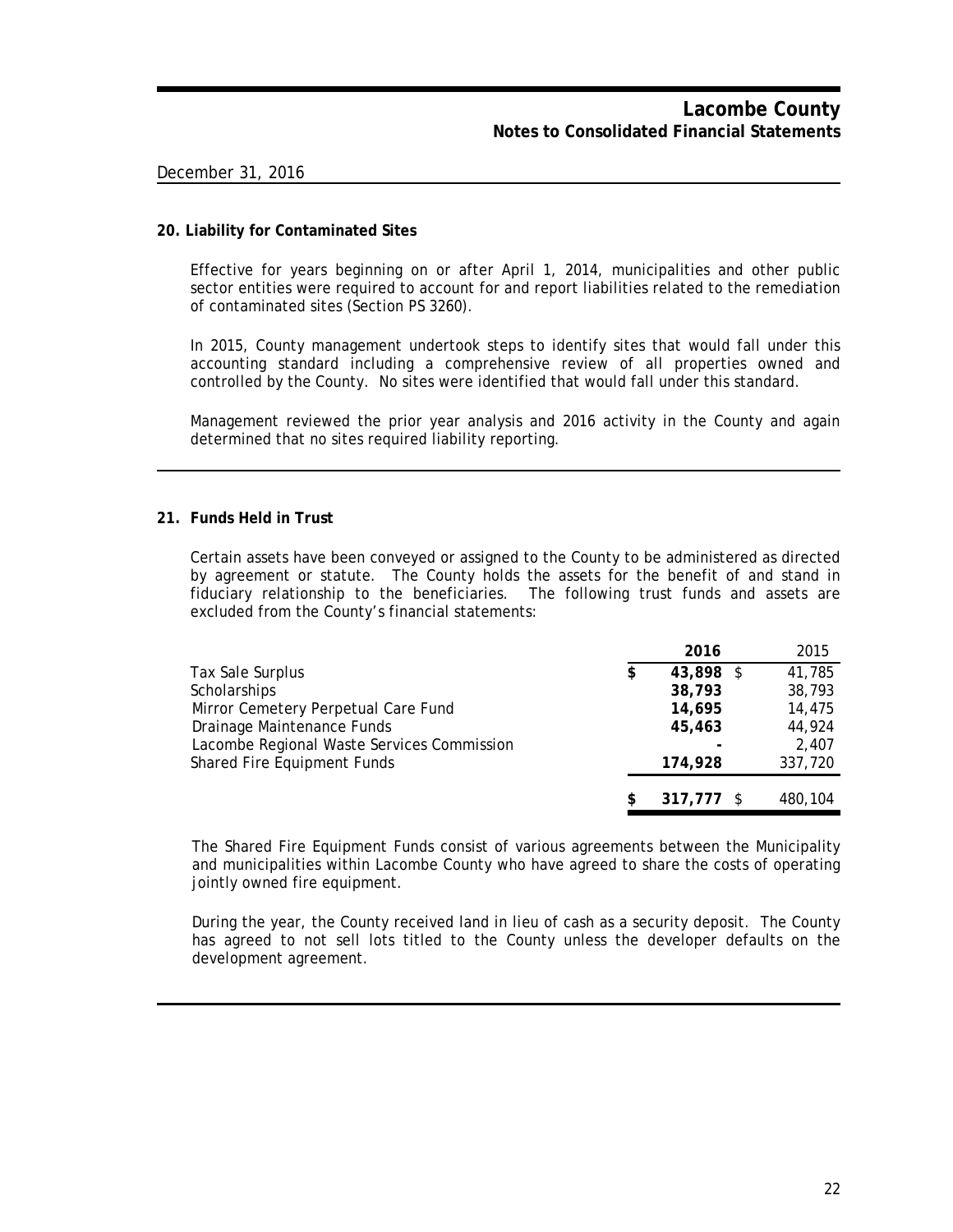### **22. Budget**

The budget adopted by Council on May 12, 2016 was not prepared on a basis consistent with that used to report actual results (Public Sector Accounting Standards). The budget was prepared on a modified accrual basis while Public Sector Accounting Standards now require a full accrual basis. The budget anticipated a deficit after transfers to reserve to account for the change in inventory. In addition, the budget expensed all tangible capital expenditures rather than including amortization expense. As a result, the budget figures presented in the statements of operations and change in net financial assets represent the budget adopted by Council on May 12, 2016 with adjustments as follows:

|                                                | Budget |            | Amortization<br>Allocation | <b>Budget per Financial</b><br>Statements | Actual per Financial<br>Statements |
|------------------------------------------------|--------|------------|----------------------------|-------------------------------------------|------------------------------------|
| <b>Total Revenues</b>                          | \$     | 39,394,030 |                            | 39,394,030                                | \$<br>43,776,097                   |
| General government                             |        | 5,696,810  | 297,923                    | 5,994,733                                 | 5,887,302                          |
| Protective services<br>Transportation          |        | 2,021,450  | 262,660                    | 2,284,110                                 | 2,241,474                          |
| services<br>Environmental                      |        | 7,929,850  | 20,712,322                 | 28,642,172                                | 29,555,603                         |
| services                                       |        | 2,094,040  | 325,196                    | 2,419,236                                 | 2,274,885                          |
| Cemetery<br>Social and family                  |        | 68,000     |                            | 68,000                                    | 51,025                             |
| services                                       |        | 539,890    |                            | 539,890                                   | 536,528                            |
| Recreation and<br>cultural services            |        | 4,809,780  | 157,686                    | 4,967,466                                 | 4,795,193                          |
| Planning and                                   |        |            |                            |                                           |                                    |
| development                                    |        | 1,542,060  |                            | 1,542,060                                 | 1,234,849                          |
| Agriculture services<br>Write-down of          |        | 1,058,690  | 141,620                    | 1,200,310                                 | 1,215,152                          |
| capital assets<br>Loss on sale of              |        |            |                            |                                           | 1,318,357                          |
| capital assets                                 |        |            |                            |                                           | 37,014                             |
| <b>Total Expenditures</b>                      |        | 25,760,570 | 21,897,407                 | 47,657,977                                | 49, 147, 382                       |
| <b>Excess of revenues</b><br>over expenditures |        | 13,633,460 | (21, 897, 407)             | (8, 263, 947)                             | (5, 371, 285)                      |
|                                                |        |            |                            |                                           |                                    |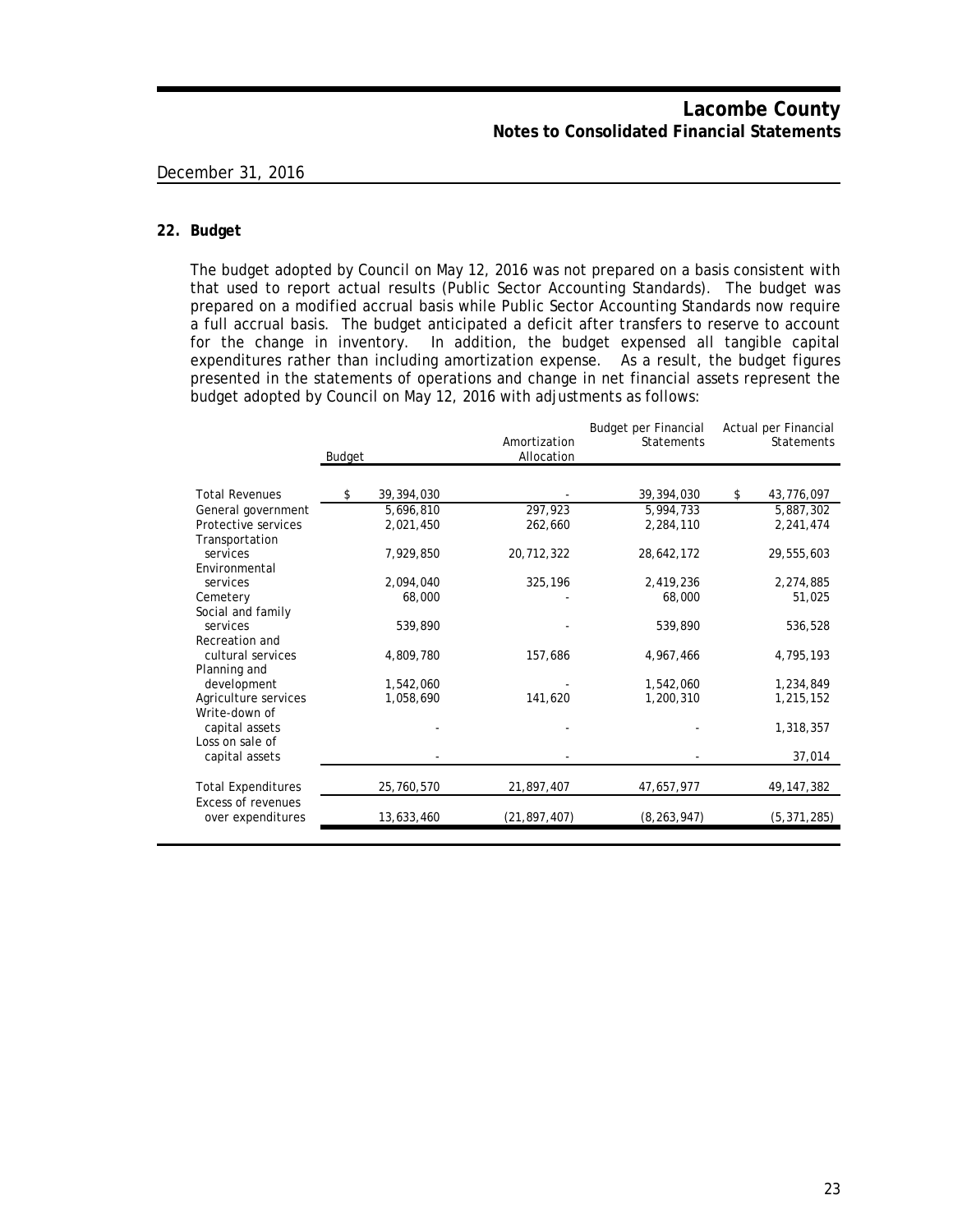### **23. Reconciliation of Operating Results to Budget**

|                                                                                 | <b>Budget</b>            |                  |                |
|---------------------------------------------------------------------------------|--------------------------|------------------|----------------|
|                                                                                 | 2016                     | 2016             | 2015           |
| Excess (deficiency) of revenue over                                             |                          |                  |                |
| expenditures, per financial statements<br>Add back:                             | \$<br>$(8, 263, 947)$ \$ | $(5,371,285)$ \$ | (2, 329, 797)  |
| Amortization expense                                                            | 21,897,407               | 21,897,407       | 22,043,770     |
| Proceeds on disposal of capital assets                                          | 147,950                  | 270,638          | 332,480        |
| Write-downs of capital assets                                                   |                          | 1,318,357        | 32,308         |
| Net transfers (to) from reserves                                                | 4,762,560                | 1,513,408        | 245,551        |
| Use (purchase) of inventory                                                     | (1,015,380)              | 454,525          | (417, 262)     |
| Deduct:                                                                         |                          |                  |                |
| Tangible capital asset purchases                                                | (17, 841, 590)           | (15, 527, 455)   | (16, 756, 991) |
| (Gain) loss on disposal of capital assets                                       |                          | (23, 127)        | (108, 209)     |
| Contributed assets                                                              |                          | (4,838,361)      | (2,944,568)    |
| Results of operations before adjustments<br>Use of unrestricted surplus to fund | (313,000)                | (305, 893)       | 97,282         |
| allowance for doubtful accounts                                                 | 313,000                  | 313,000          |                |
| Results of operations                                                           | S                        | $7.107$ \$       | 97,282         |

The budget figure for amortization has been adjusted from the budget approved by Council May 12, 2016 (Note 22). Amortization is not funded by the County.

The County budgeted to fund an increase in allowance for doubtful accounts in the current year from the prior year operating surplus.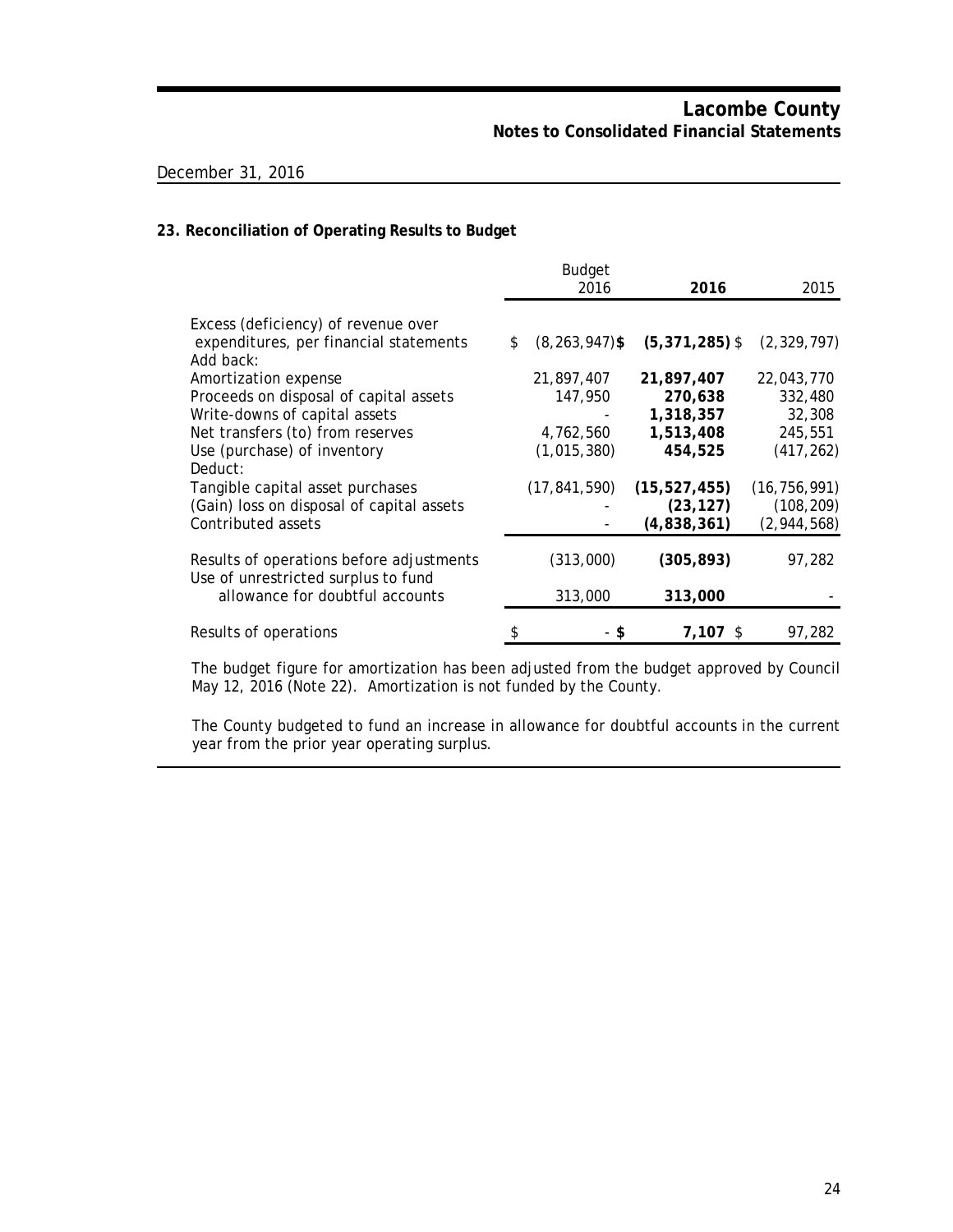### **24. Segmented Information**

The County is a diversified municipal government institution that provides a wide range of services to its citizens. Distinguishable functional segments have been separately disclosed in the segmented information. The nature of the segments and the activities they encompass are as follows:

### **General government**

Provides legislative and administrative oversight for the entire County.

### **Protective services**

Provides fire, ambulance, safety, community peace officer, and bylaw services for the entire County.

### **Transportation services**

Manages the County's fleet of equipment as well as maintain and improve the County's infrastructure.

### **Environmental services**

Provides water, wastewater, solid waste and recycling services.

### **Cemetery**

Provides support and funding for various cemetery groups in the County.

### **Social and family services**

Provides family and community support services.

### **Recreation and cultural services**

Provides funding to recreation groups including other local municipalities within the County.

### **Planning and development**

Provides services related to all property development plans through its application process.

### **Agriculture services**

Provides services for weed and pest control as well as horticulture and soil conservation.

The accounting policies of the segments are the same as those described in the summary of significant accounting policies. In measuring and reporting segment revenue from transactions with other segments, inter-segment transfers have been eliminated. The revenues and expenses that are directly attributable to a particular segment are allocated to that segment. Taxation revenue is revenue of the County as a whole and has not been allocated to individual segments. It has been allocated in its entirety to general government.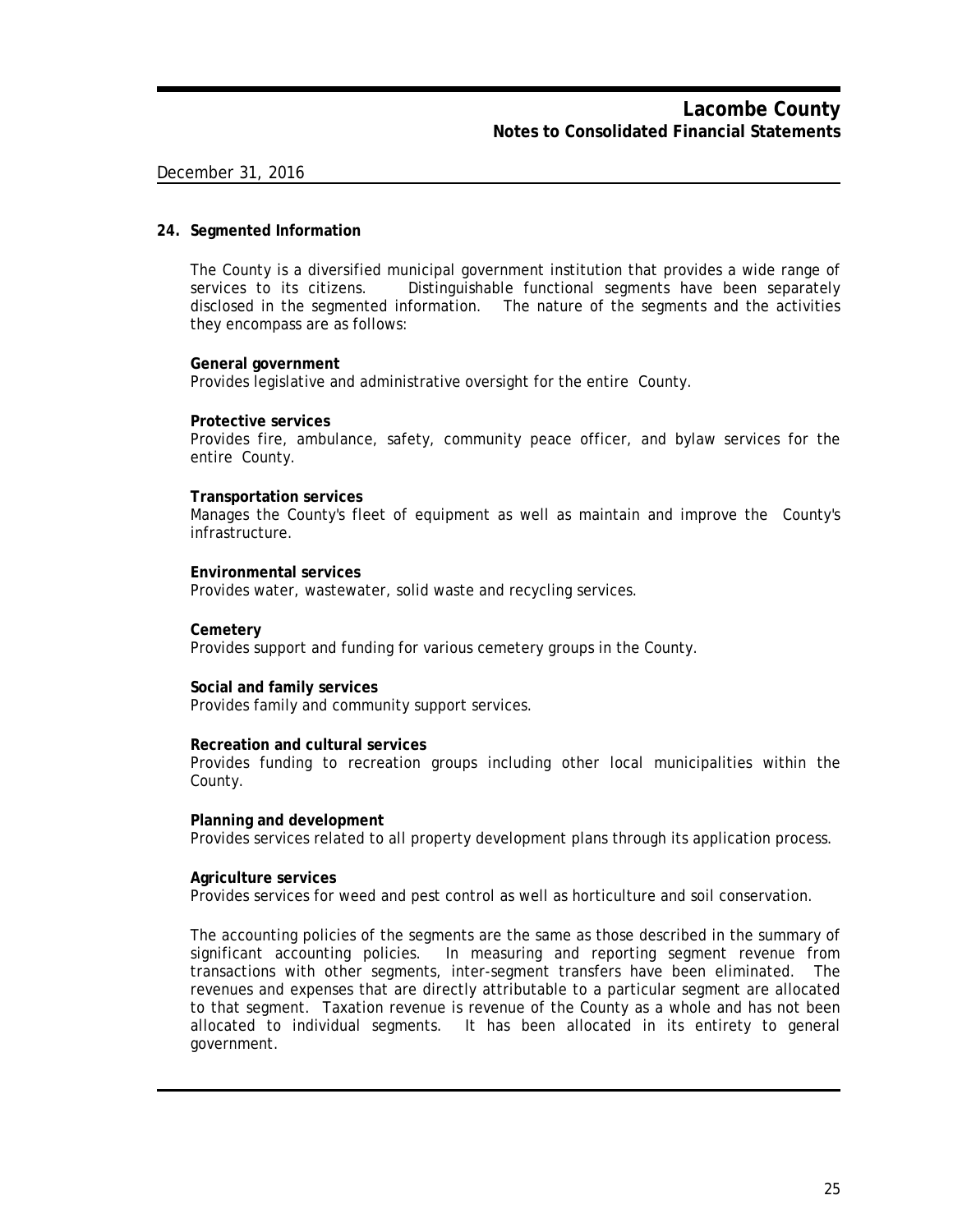# **24. Segmented Information** (continued) **- 2016**

| For the year ended<br>December 31 | General<br>government | Protective<br>services | Transportation<br>services |        | Environmental<br>services | Cemetery       | Social and<br>family services | Recreation and<br>cultural service | Planning and<br>development | Agriculture<br>services | 2016<br>Total |
|-----------------------------------|-----------------------|------------------------|----------------------------|--------|---------------------------|----------------|-------------------------------|------------------------------------|-----------------------------|-------------------------|---------------|
| Revenue                           |                       |                        |                            |        |                           |                |                               |                                    |                             |                         |               |
| Taxation                          | \$<br>28,049,187 \$   | $-5$                   |                            | $-$ \$ | $-5$                      | $-5$           | $\sim$                        | -\$<br>$-5$                        | $-$ \$                      | \$                      | 28,049,187    |
| Government                        |                       |                        |                            |        |                           |                |                               |                                    |                             |                         |               |
| transfers                         | 152,205               | 503,059                | 3,403,288                  |        |                           |                | 313,246                       | 143,467                            | 284,283                     | 171,809                 | 4,971,357     |
| User fees and                     |                       |                        |                            |        |                           |                |                               |                                    |                             |                         |               |
| service charges                   | 46,629                | 37,331                 | 928,018                    |        | 683,177                   | 1,680          |                               |                                    | 81,198                      | 17,205                  | 1,795,238     |
| Sales to other                    |                       |                        |                            |        |                           |                |                               |                                    |                             |                         |               |
| governments                       | 108,379               | 278,823                | 174,431                    |        | 95,685                    |                | 141,033                       | 100,000                            |                             | 157,931                 | 1,056,282     |
| Permits, licenses                 |                       |                        |                            |        |                           |                |                               |                                    |                             |                         |               |
| and fines                         | 276,797               | 140,205                | 69,258                     |        |                           |                |                               |                                    | 52,800                      | 1,253                   | 540,313       |
| Investment                        |                       |                        |                            |        |                           |                |                               |                                    |                             |                         |               |
| income                            | 1,431,718             |                        |                            |        |                           |                |                               |                                    |                             |                         | 1,431,718     |
| Gain on sale of                   |                       |                        |                            |        |                           |                |                               |                                    |                             |                         |               |
| assets                            |                       |                        | 59,128                     |        |                           |                |                               | 1,013                              |                             |                         | 60,141        |
| Contributed                       |                       |                        |                            |        |                           |                |                               |                                    |                             |                         |               |
| assets                            |                       |                        | 2,798,098                  |        | 1,814,675                 |                |                               | 225,588                            |                             |                         | 4,838,361     |
| Other                             | 959,320               |                        | 66,566                     |        |                           |                |                               | 7,614                              |                             |                         | 1,033,500     |
|                                   | 31,024,235            | 959,418                | 7,498,787                  |        | 2,593,537                 | 1,680          | 454,279                       | 477,682                            | 418,281                     | 348,198                 | 43,776,097    |
| <b>Expenses</b>                   |                       |                        |                            |        |                           |                |                               |                                    |                             |                         |               |
| Salaries and                      |                       |                        |                            |        |                           |                |                               |                                    |                             |                         |               |
| wages                             | 3, 151, 236           | 1,160,377              | 4,455,307                  |        | 532,042                   |                | 13,153                        |                                    | 869,128                     | 546,117                 | 10,727,360    |
| Contracted and                    |                       |                        |                            |        |                           |                |                               |                                    |                             |                         |               |
| general services                  | 755,092               | 354,709                | 1,694,071                  |        | 216,810                   | 11,708         |                               | 243,434                            | 374,878                     | 268,479                 | 3,919,181     |
| Goods, materials                  |                       |                        |                            |        |                           |                |                               |                                    |                             |                         |               |
| and supplies                      | 171,974               | 211,835                | 1,790,232                  |        | 78,242                    | 391            | $\blacksquare$                | 53,181                             | 17,190                      | 215,992                 | 2,539,037     |
| Transfers to other                |                       |                        |                            |        |                           |                |                               |                                    |                             |                         |               |
| organizations                     | 865,555               | 251,894                | 903,670                    |        | 939,461                   | 38,926         | 523,375                       | 4,340,893                          | 14,654                      | 1,944                   | 7,880,372     |
| Cancellations and                 |                       |                        |                            |        |                           |                |                               |                                    |                             |                         |               |
| uncollectible                     | 645,520               |                        |                            |        | 2,000                     |                |                               |                                    |                             |                         | 647,520       |
| Purchases from                    |                       |                        |                            |        |                           |                |                               |                                    |                             |                         |               |
| other gov't                       |                       |                        |                            |        | 181,134                   |                |                               |                                    |                             |                         | 181,134       |
| Amortization                      | 297,923               | 262,660                | 20,712,322                 |        | 325,196                   |                |                               | 157,686                            |                             | 141,620                 | 21,897,407    |
| Loss on sale of                   |                       |                        |                            |        |                           |                |                               |                                    |                             |                         |               |
| capital assets                    | 85,210                |                        | 1,198,973                  |        | 54,937                    |                |                               |                                    |                             | 16,251                  | 1,355,371     |
|                                   | 5,972,510             | 2,241,475              | 30,754,575                 |        | 2,329,822                 | 51,025         | 536,528                       | 4,795,194                          | 1,275,850                   | 1,190,403               | 49, 147, 382  |
| Net surplus<br>(deficit)          | 25,051,725 \$         | $(1, 282, 057)$ \$     | $(23, 255, 788)$ \$        |        | 263,715 \$                | $(49, 345)$ \$ | $(82, 249)$ \$                | $(4,317,512)$ \$                   | $(857, 569)$ \$             | $(842, 205)$ \$         | (5, 371, 285) |

26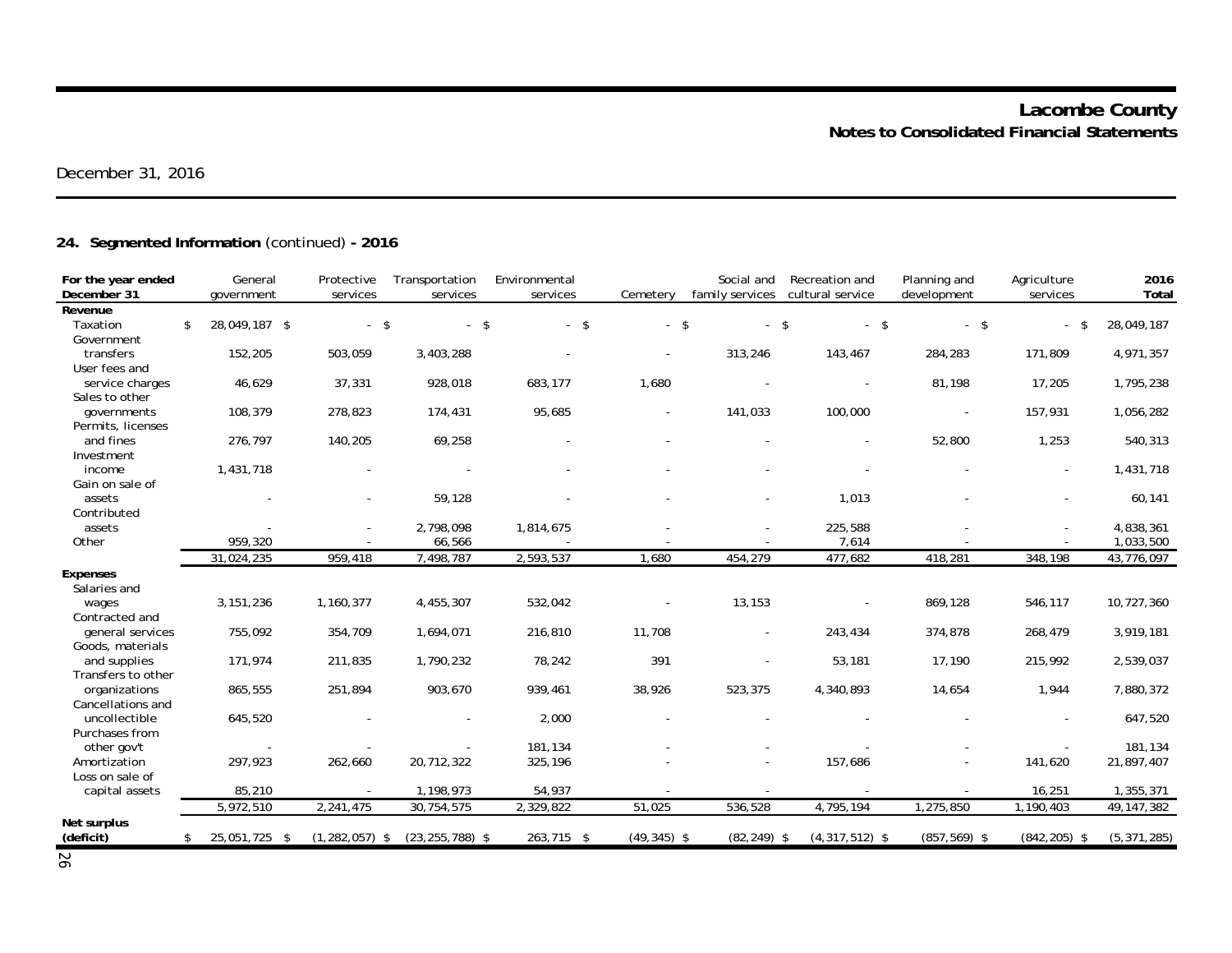# **24. Segmented Information** (continued) **- 2015**

| For the year ended<br>December 31 | General<br>government |           | Protective<br>services | Transportation<br>services | Environmental<br>services | Cemetery        | Social and<br>family services | Recreation and<br>cultural service | Planning and<br>development | Agriculture<br>services | 2015<br>Total |
|-----------------------------------|-----------------------|-----------|------------------------|----------------------------|---------------------------|-----------------|-------------------------------|------------------------------------|-----------------------------|-------------------------|---------------|
| Revenue                           |                       |           |                        |                            |                           |                 |                               |                                    |                             |                         |               |
| Taxation<br>\$                    | 27,393,818 \$         |           | $-5$                   | $-$ \$                     | $-5$                      |                 | $-$ \$<br>$\sim$              | $\mathbf{s}$<br>$-$ \$             | $-5$                        | \$<br>$\sim$            | 27,393,818    |
| Government                        |                       |           |                        |                            |                           |                 |                               |                                    |                             |                         |               |
| transfers                         | 146,195               |           |                        | 3,592,639                  | 1,290,441                 |                 | 262,435                       | 64,688                             | 93,063                      | 168,359                 | 5,617,820     |
| User fees and                     |                       |           |                        |                            |                           |                 |                               |                                    |                             |                         |               |
| service charges                   | 35,484                |           | 374,023                | 977,844                    | 665,272                   | 1,950           |                               |                                    | 63,762                      | 18,921                  | 2,137,256     |
| Sales to other                    |                       |           |                        |                            |                           |                 |                               |                                    |                             |                         |               |
| governments                       | 105,997               |           | 343,206                | 640,252                    | 112,191                   |                 | 153,186                       | 100,000                            |                             | 40,155                  | 1,494,987     |
| Permits, licenses<br>and fines    |                       |           |                        |                            |                           |                 |                               |                                    |                             | 725                     |               |
| Investment                        | 616,445               |           | 212,336                | 70,866                     |                           |                 |                               |                                    | 31,500                      |                         | 931,872       |
| income                            | 1,447,810             |           |                        |                            |                           |                 |                               |                                    |                             |                         | 1,447,810     |
| Gain on sale of                   |                       |           |                        |                            |                           |                 |                               |                                    |                             |                         |               |
| assets                            | 1,583                 |           |                        | 148,201                    |                           |                 |                               |                                    |                             |                         | 149,784       |
| Contributed                       |                       |           |                        |                            |                           |                 |                               |                                    |                             |                         |               |
| assets                            |                       |           |                        | 611,607                    | 57,170                    |                 |                               | 2,275,791                          |                             |                         | 2,944,568     |
| Other                             | 431,850               |           |                        | 13,702                     |                           |                 |                               | 1,429                              |                             |                         | 446,981       |
|                                   | 30, 179, 182          |           | 929,565                | 6,055,111                  | 2,125,074                 | 1,950           | 415,621                       | 2,441,908                          | 188,325                     | 228,160                 | 42,564,896    |
| <b>Expenses</b>                   |                       |           |                        |                            |                           |                 |                               |                                    |                             |                         |               |
| Salaries and                      |                       |           |                        |                            |                           |                 |                               |                                    |                             |                         |               |
| wages                             | 3,026,086             | 1,107,962 |                        | 4,231,229                  | 524,602                   |                 | 13,438                        |                                    | 897,211                     | 559,073                 | 10,359,601    |
| Contracted and                    |                       |           |                        |                            |                           |                 |                               |                                    |                             |                         |               |
| general services                  | 890,588               |           | 253,301                | 1,202,553                  | 180,624                   | 14,790          |                               | 255,617                            | 175,104                     | 179,511                 | 3,152,088     |
| Goods, materials                  |                       |           |                        |                            |                           |                 |                               |                                    |                             |                         |               |
| and supplies                      | 268,286               |           | 249,311                | 2,229,038                  | 74,768                    | $\overline{4}$  | 100                           | 58,111                             | 8,163                       | 251,432                 | 3,139,213     |
| Transfers to other                |                       |           |                        |                            |                           |                 |                               |                                    |                             |                         |               |
| organizations                     | 1,375,992             |           | 495,087                | 600                        | 907,260                   | 244,832         | 481,572                       | 2,332,818                          | 93,787                      |                         | 5,931,948     |
| Cancellations and                 |                       |           |                        |                            |                           |                 |                               |                                    |                             |                         |               |
| uncollectible<br>Purchases from   | 909                   |           |                        |                            | 2,000                     |                 |                               |                                    |                             |                         | 2,909         |
| other gov't                       |                       |           |                        |                            | 191,281                   |                 |                               |                                    |                             |                         | 191,281       |
| Amortization                      | 300,556               |           | 233,572                | 20,921,397                 | 295,726                   |                 |                               | 135,992                            |                             | 156,527                 | 22,043,770    |
| Write-down of                     |                       |           |                        |                            |                           |                 |                               |                                    |                             |                         |               |
| capital assets                    |                       |           |                        |                            |                           |                 |                               |                                    |                             |                         |               |
| Loss on sale of                   |                       |           |                        |                            |                           |                 |                               |                                    |                             |                         |               |
| capital assets                    | 5,351                 |           | 3,484                  | 65,048                     |                           |                 |                               |                                    |                             |                         | 73,883        |
|                                   | 5,867,768             | 2,342,717 |                        | 28,649,865                 | 2,176,261                 | 259,626         | 495,110                       | 2,782,538                          | 1,174,265                   | 1,146,543               | 44,894,693    |
| Net surplus                       |                       |           |                        |                            |                           |                 |                               |                                    |                             |                         |               |
| (deficit)                         | 24,311,414 \$<br>\$   |           | $(1, 413, 152)$ \$     | $(22, 594, 754)$ \$        | $(51, 187)$ \$            | $(257, 676)$ \$ | $(79, 489)$ \$                | $(340, 630)$ \$                    | $(985, 940)$ \$             | $(918, 383)$ \$         | (2, 329, 797) |